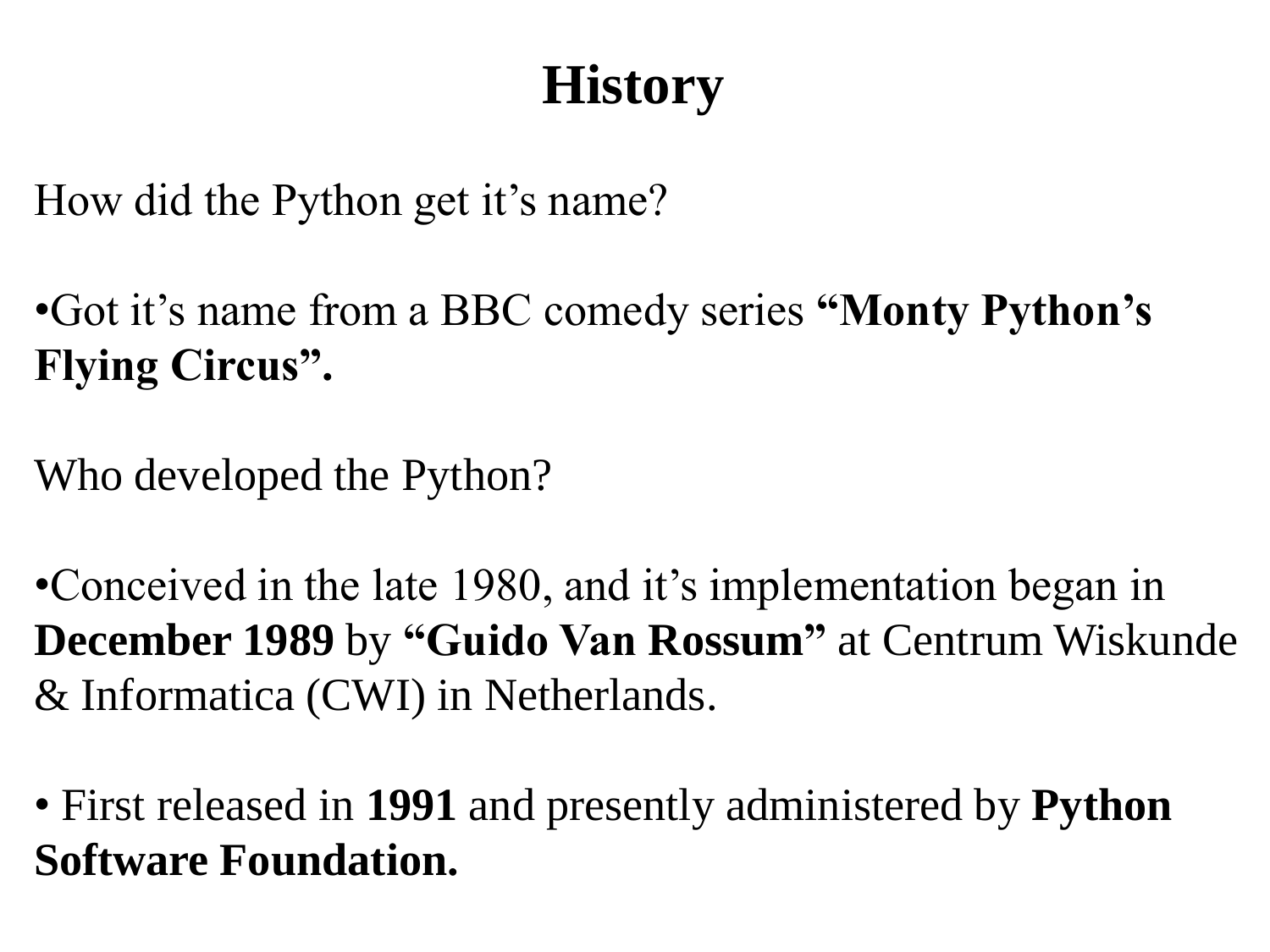It is a successor to the **ABC** language with an extra features like **exception handling and extensibility**

ABC :

•Is an imperative **general purpose programming language**  and programming environment developed at CWI.

•It **is interactive, structured, high level** and intended to be **used instead of BASIC, Pascal.**

•It is not meant to be systems programming language but is **intended for teaching or prototyping**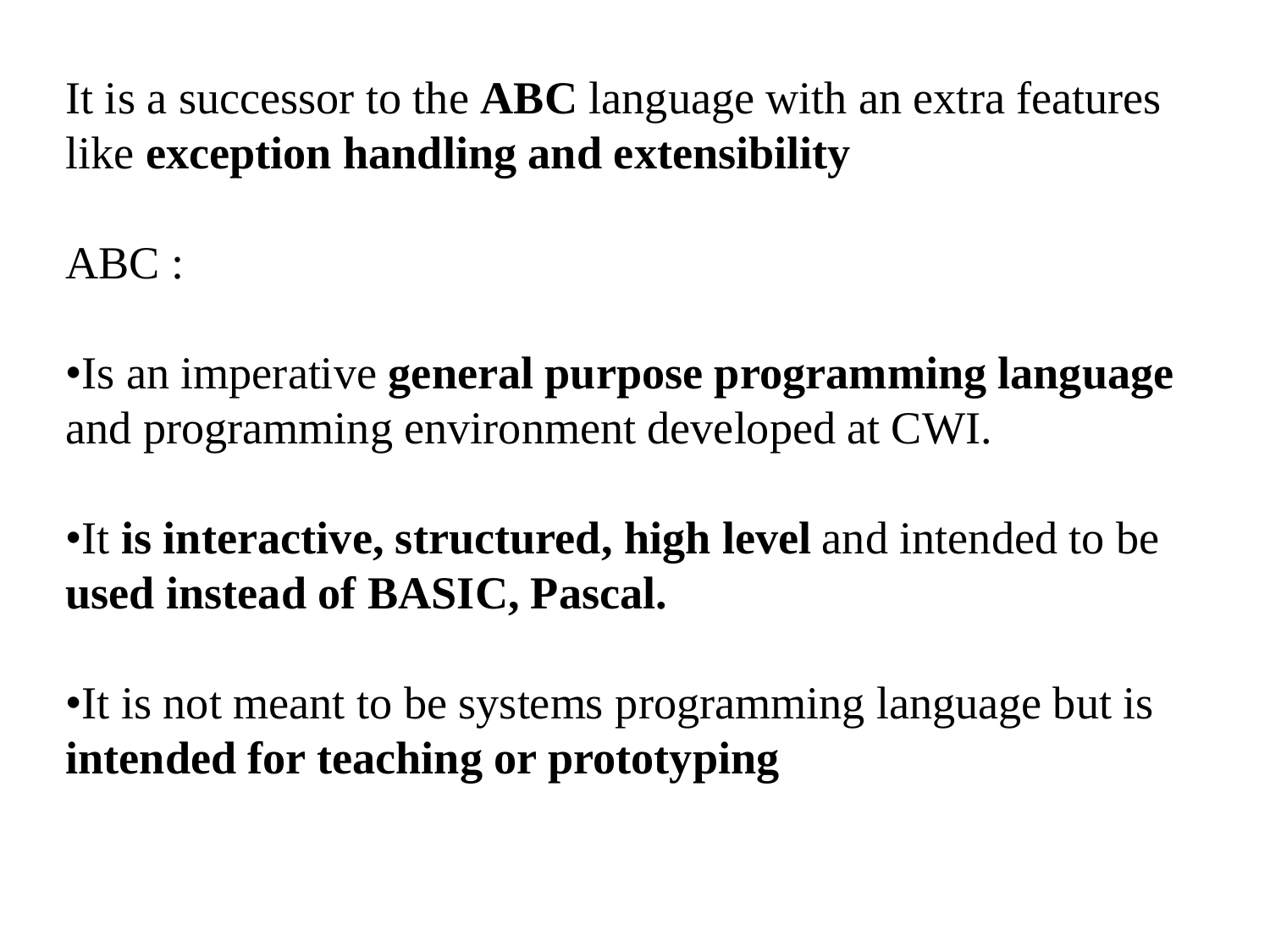#### **(i) Example USING COMMAND PROMPT**



#### EX: >>> print("Hello World!") Hello World!

>>>quit() # to close the command prompt >>>exit() # to close the command prompt >>>Ctrl+z # then press enter to close command prompt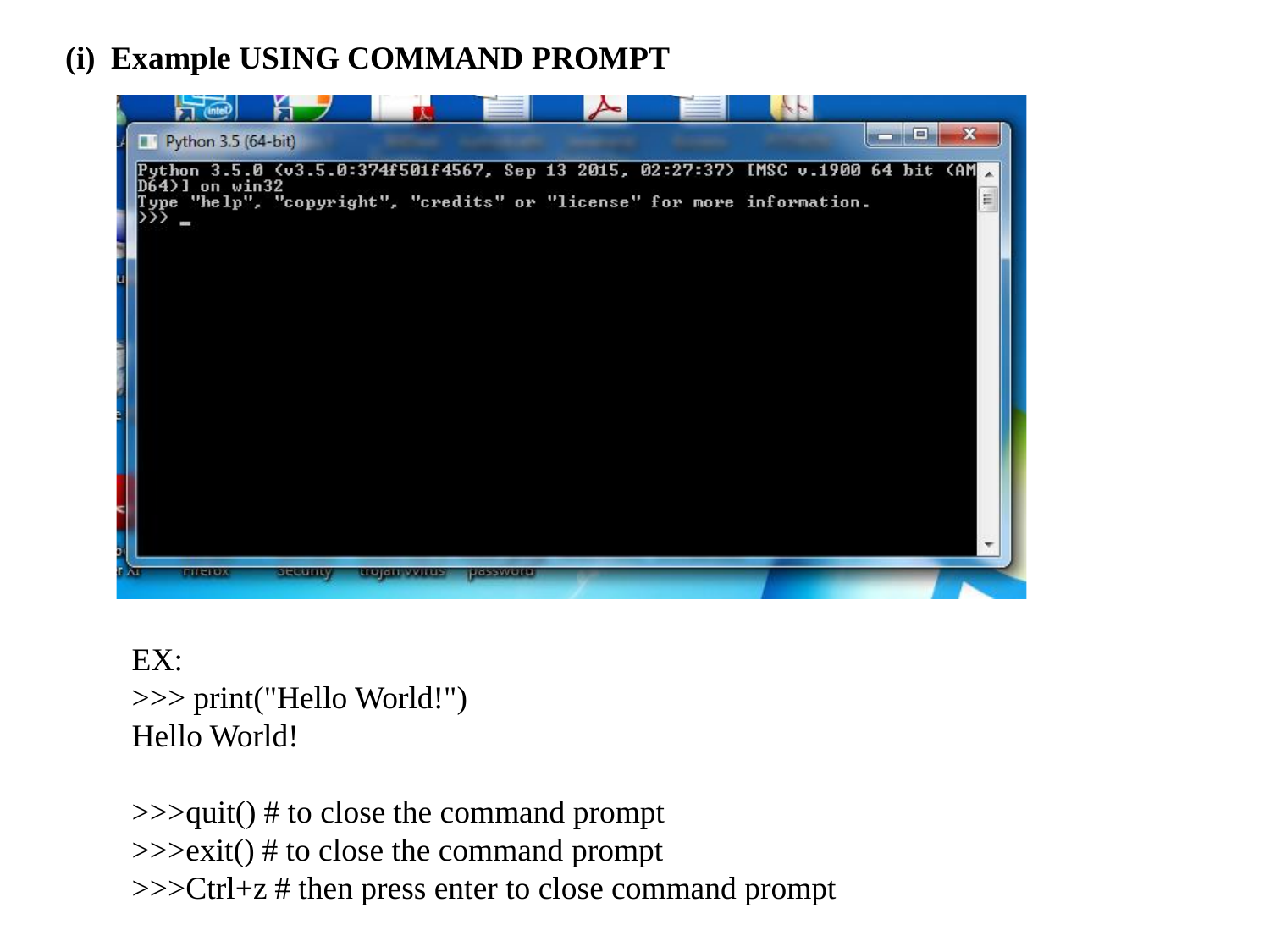## (ii).Go to the folder containing the **shortcut or the installed files** and click on the **Python command Line**.

| Computer > Local Disk (C:) > Users > LENOVO > AppData > Local > Programs > Python > Python35 > |                                                   |                                              |                                                              |              |  |  |
|------------------------------------------------------------------------------------------------|---------------------------------------------------|----------------------------------------------|--------------------------------------------------------------|--------------|--|--|
|                                                                                                |                                                   |                                              |                                                              |              |  |  |
| Organize $\blacktriangledown$                                                                  | 同 Open<br>Share with $\blacktriangledown$<br>Burn | New folder                                   |                                                              |              |  |  |
| <b>X</b> Favorites                                                                             | ۸<br>Name                                         | Date modified                                | Type                                                         | Size         |  |  |
| <b>Desktop</b>                                                                                 | <b>N</b> DLLs                                     | 29-11-2017 15:23                             | File folder                                                  |              |  |  |
| <b>Recent Places</b>                                                                           | Doc                                               | 29-11-2017 15:23                             | File folder                                                  |              |  |  |
| <b>Downloads</b>                                                                               | <b>Winclude</b>                                   | 29-11-2017 15:22                             | File folder                                                  |              |  |  |
|                                                                                                | Lib                                               | 29-11-2017 15:23                             | File folder                                                  |              |  |  |
| <b>Deal</b> Libraries                                                                          | libs                                              | 29-11-2017 15:23                             | File folder                                                  |              |  |  |
|                                                                                                | <b>Scripts</b>                                    | 29-09-2018 15:47                             | File folder                                                  |              |  |  |
| <b>R</b> Homegroup                                                                             | td                                                | 29-11-2017 15:23                             | File folder                                                  |              |  |  |
|                                                                                                | Tools                                             | 29-11-2017 15:23                             | File folder                                                  |              |  |  |
| <b>I</b> Computer                                                                              | <b>LICENSE</b>                                    | 13-09-2015 02:31                             | <b>Text Document</b>                                         | 30 KB        |  |  |
| Local Disk (C:                                                                                 | NEWS                                              | 13-09-2015 01:06                             | <b>Text Document</b>                                         | 276 KB       |  |  |
| KUMUDVATH                                                                                      | Ą<br>python                                       | 13-09-2015 02:28                             | Application                                                  | <b>40 KB</b> |  |  |
| $\bigcirc$ SUNANDHA (                                                                          | python3                                           | 12:00:2015 02:20<br>File description: Python | <b>NULLEL</b>                                                | <b>51 KB</b> |  |  |
| $\Box$ Local Disk (F:)                                                                         | python35                                          | Company: Python Software Foundation          |                                                              | 3,832 KB     |  |  |
|                                                                                                | pythonw                                           |                                              | File version: 3.5.150.1013<br>Date created: 13-09-2015 02:28 |              |  |  |
| <b>Gu</b> Network                                                                              | <b>README</b>                                     | Size: 39.7 KB                                |                                                              | 7 KB         |  |  |
|                                                                                                | oruntime140                                       | 25-06-2015 23:15                             | <b>DLL</b> File                                              | <b>87 KB</b> |  |  |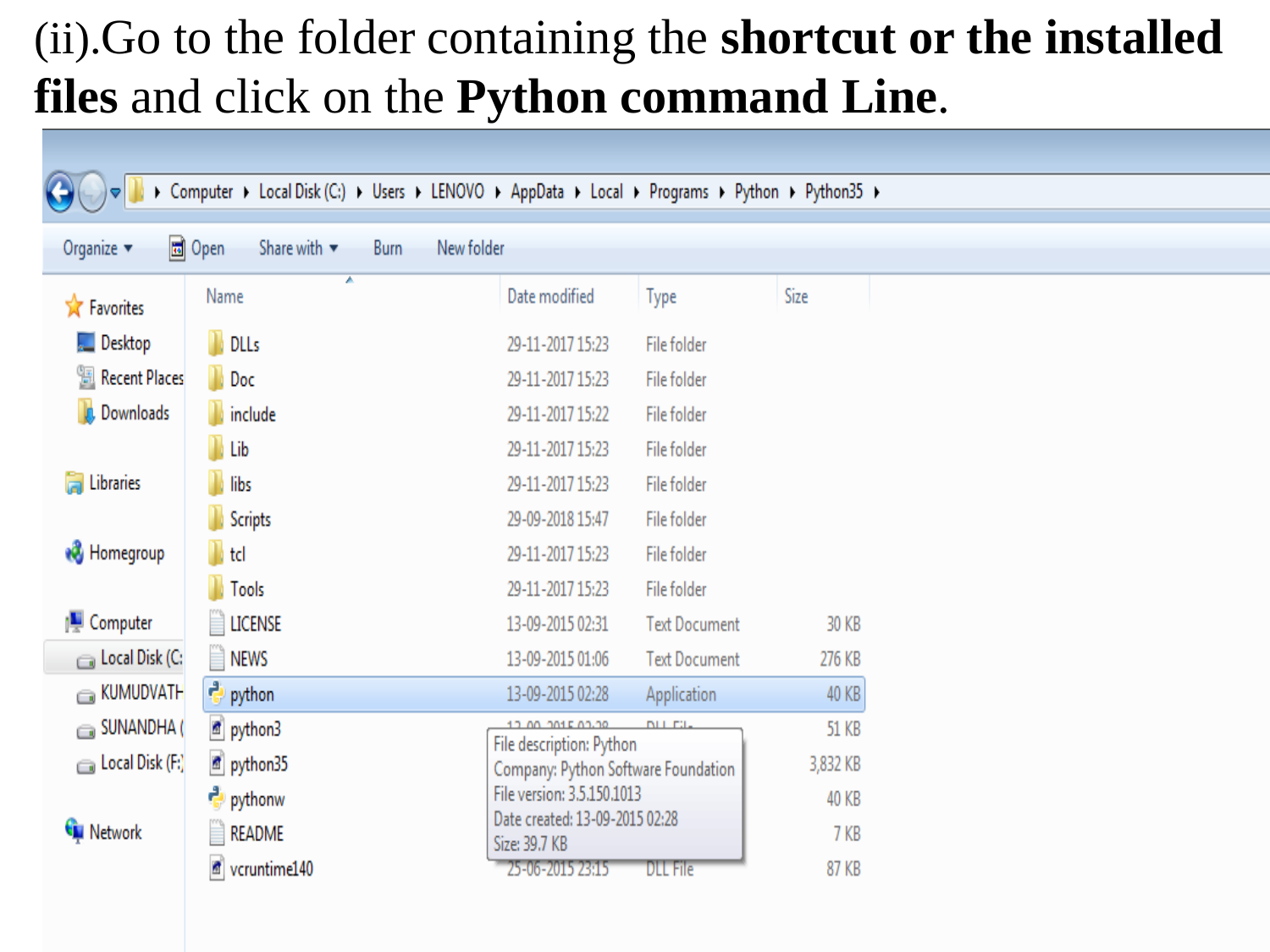After double clicking on "idle" python file a Python Shell will be displayed for you with all menu items like File, Edit, Shell, Debug, Options, Window, Help. Now you select "New File" from "File" menu

| asa $\geq$<br>C:\Windows\py.exe                                                           | Rilliach bumudirathu lawaharlal<br><b>Hundata</b><br><b>DVILION</b>                                                                                                             | $\mathbf x$<br>$\Box$<br>$\equiv$ |            |              |
|-------------------------------------------------------------------------------------------|---------------------------------------------------------------------------------------------------------------------------------------------------------------------------------|-----------------------------------|------------|--------------|
| 6,                                                                                        | Python 3.5.0 Shell                                                                                                                                                              |                                   | $=$ $\Box$ | $\mathbf{x}$ |
| $\Rightarrow$                                                                             | File Edit Shell Debug Options Window Help                                                                                                                                       |                                   |            |              |
| 4R<br><b>NO</b><br>AD.<br>'n.<br>Ū<br>HD.<br>ur<br><b>Faculty</b><br>media<br><b>AyEt</b> | Python 3.5.0 (v3.5.0:374f501f4567, Sep 13 2015, 02:27:37) [MSC v.1900 64 bit (AM -<br>D64) ] on win32<br>Type "copyright", "credits" or "license()" for more information.<br>>> |                                   |            |              |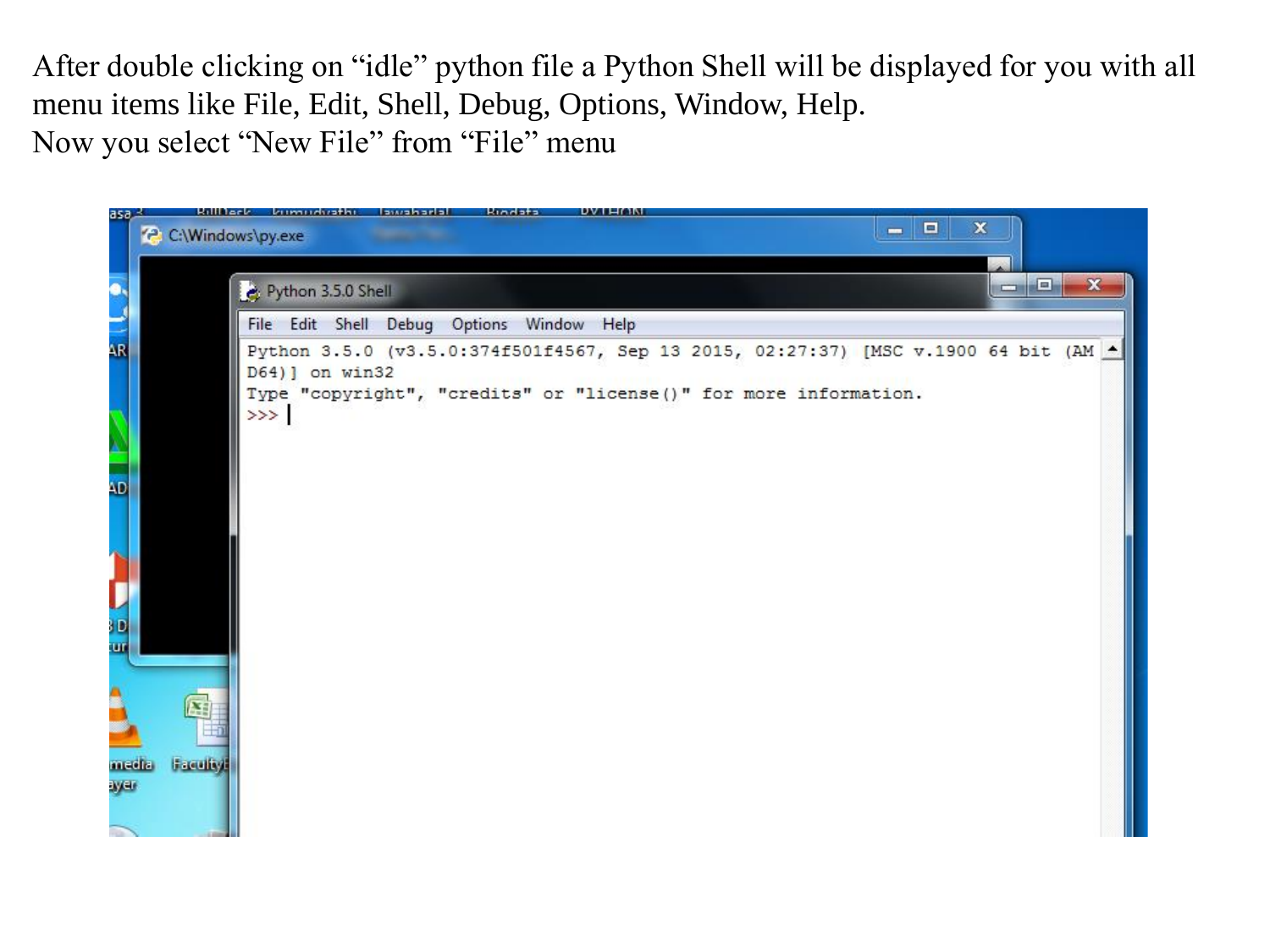## **2. In Script Mode**

| <b>BARRADIT</b>                                                                              |                                                                                                                                                                              |
|----------------------------------------------------------------------------------------------|------------------------------------------------------------------------------------------------------------------------------------------------------------------------------|
| View<br>٠<br>Sort by<br><b>Refresh</b>                                                       |                                                                                                                                                                              |
| Paste<br>Paste shortcut<br><b>Undo Move</b><br>$Ctrl + Z$                                    | New Text<br><b>Document</b>                                                                                                                                                  |
| <b>Graphics Properties</b><br>æ<br><b>Graphics Options</b>                                   |                                                                                                                                                                              |
| New<br>$\blacktriangleright$                                                                 | Folder                                                                                                                                                                       |
| Screen resolution<br><b>KET</b><br>Gadgets<br><b>College</b><br>$\mathcal{L}$<br>Personalize | $\blacksquare$<br>Shortcut<br>Ø<br>Microsoft Office Access 2007 Database<br>PicosmosShows (bmp)<br>النظر                                                                     |
| eeccmc                                                                                       | Contact<br>$Q =$<br>呬<br>Microsoft Office Word Document<br>中<br>Microsoft Office PowerPoint Presentation<br>E)<br>Microsoft Office Publisher Document<br>t<br>WinRAR archive |
|                                                                                              | <b>Text Document</b>                                                                                                                                                         |
|                                                                                              | 図<br>Microsoft Office Excel Worksheet<br>៶⊒<br>WinRAR ZIP archive<br><b>Briefcase</b>                                                                                        |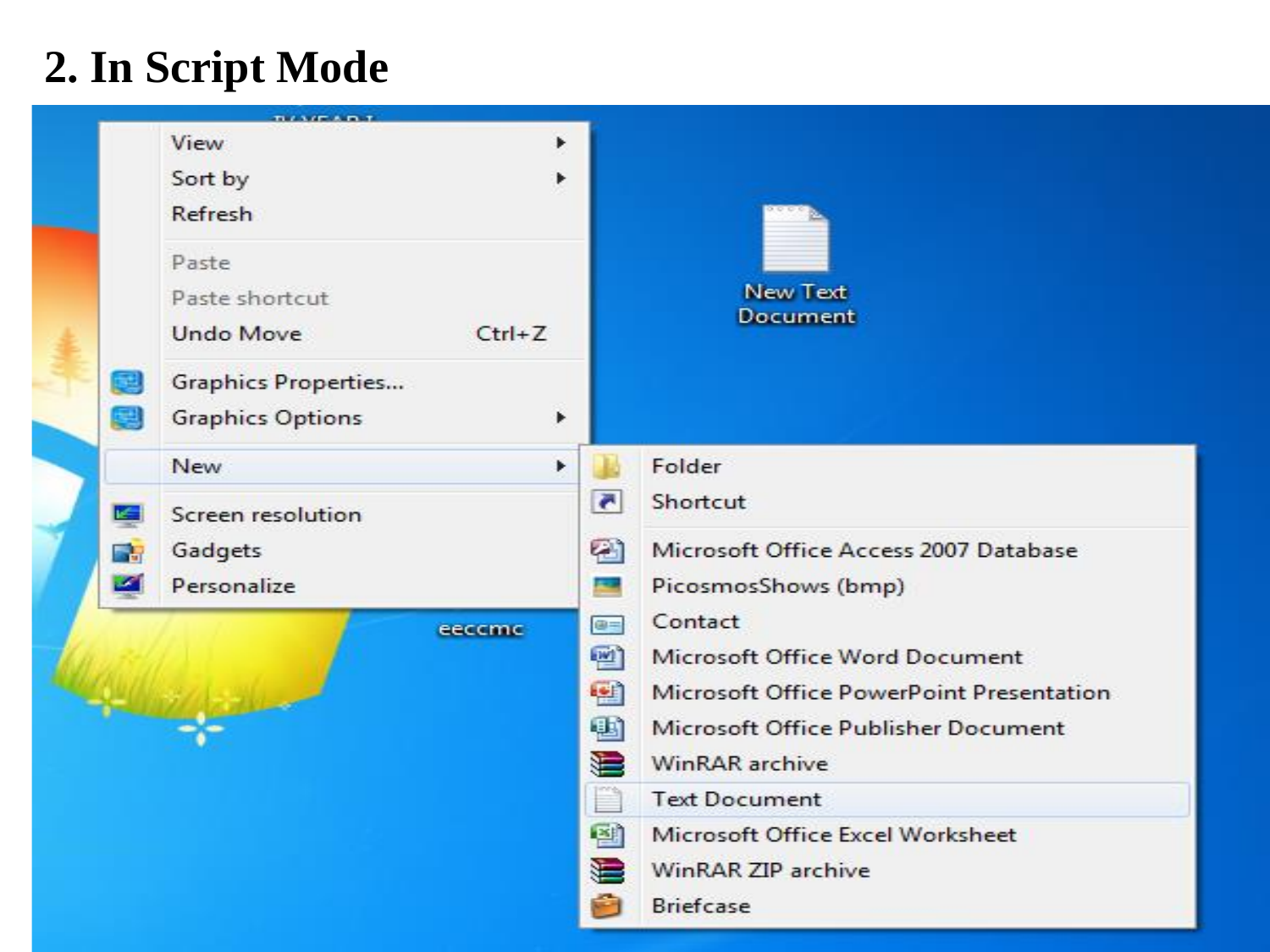|                                                                                                                                                                                                                                     | $\pmb{\mathsf{X}}$<br>$\Box$ e<br>sum - Notepad                                                          |
|-------------------------------------------------------------------------------------------------------------------------------------------------------------------------------------------------------------------------------------|----------------------------------------------------------------------------------------------------------|
| ٥                                                                                                                                                                                                                                   | File Edit Format View Help                                                                               |
| ycli                                                                                                                                                                                                                                | $\begin{array}{ l l }\n\hline a=1 & b=2 & c=a+b & \text{print("value of c is", c)}\n\hline\n\end{array}$ |
| $\sum_{\text{dot}}$                                                                                                                                                                                                                 |                                                                                                          |
|                                                                                                                                                                                                                                     |                                                                                                          |
| m<br>es and the second second second second second second second second second second second second second second second second second second second second second second second second second second second second second second s |                                                                                                          |
| Π<br>-Li<br>Ine.                                                                                                                                                                                                                    |                                                                                                          |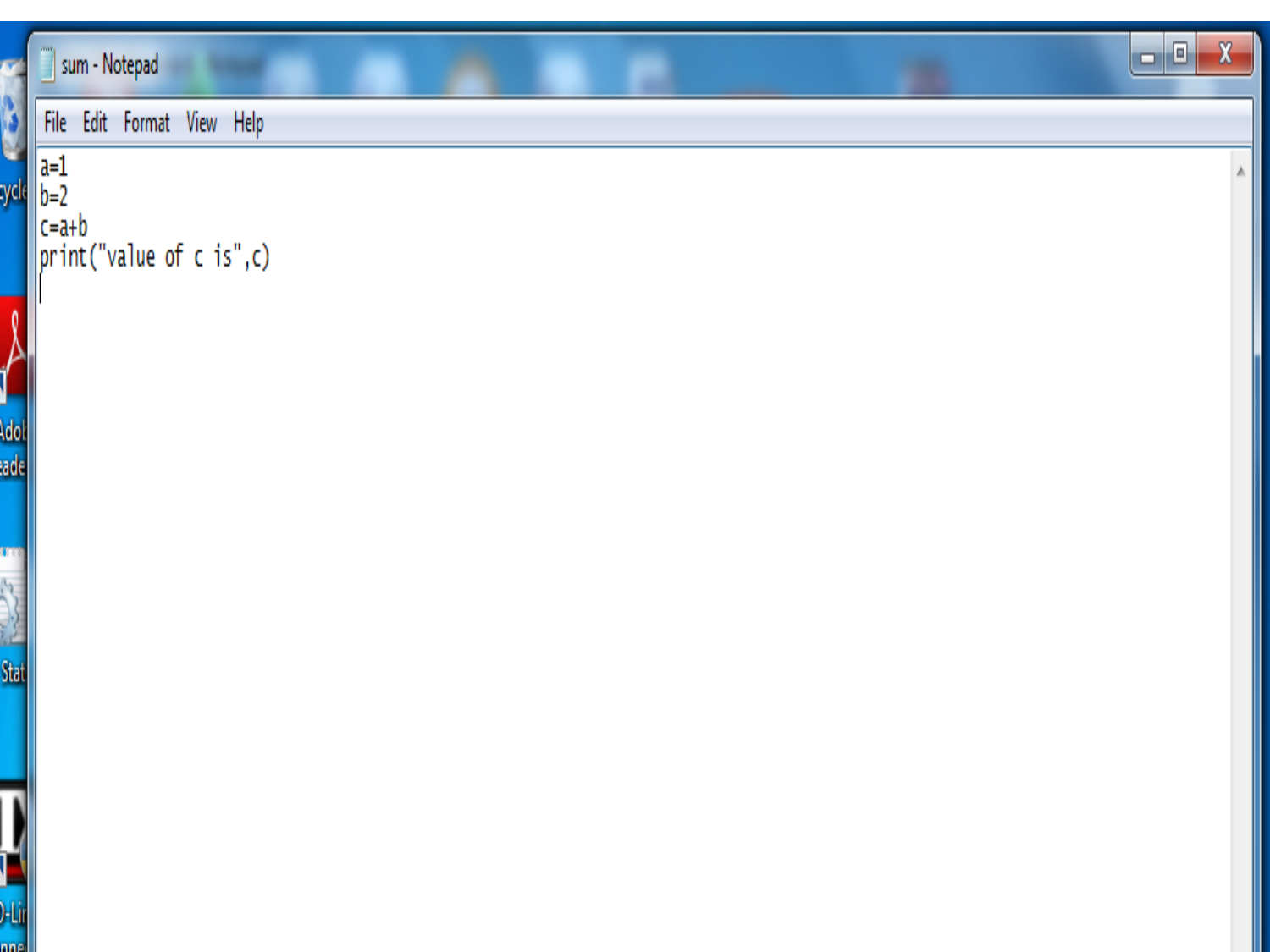Some rules and certain symbols used with regard to statements in Python:

- Hash mark(#) indicates comments
- •New line( $\langle n \rangle$  is standard line separator
- •Backslash(\) continues the line
- •Semicolon(;) joins two statements on a line
- •Colon(:) separates header line from it's suite
- •Statements are grouped as suite
- •Suites are delimited via indentation
- •Python file are organized as "modules"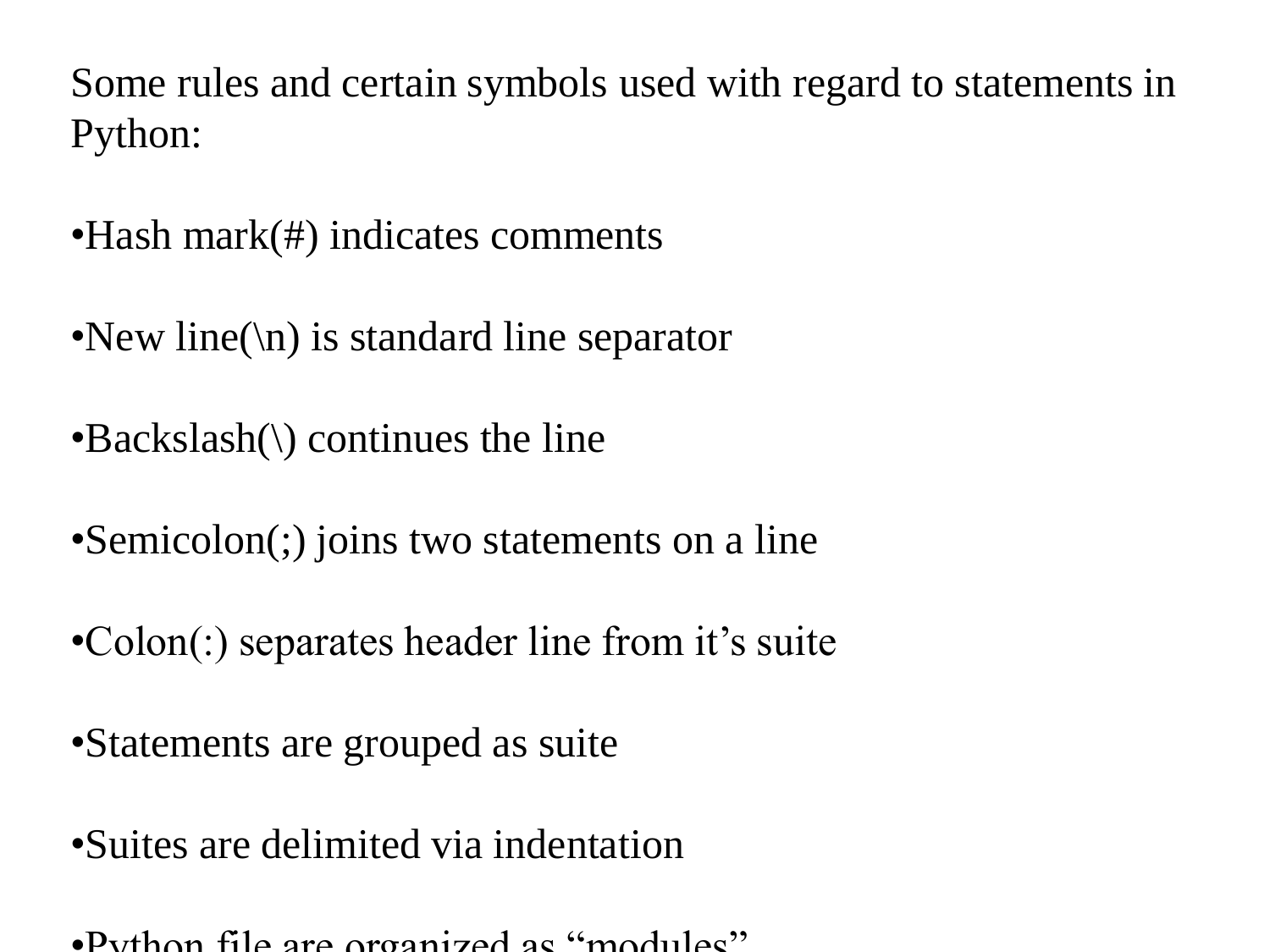## Python Identifiers

- An identifiercan be a combination of uppercase letters, lowercase letters, underscores, and digits (0-9).Ex:abc1\_ or \_abc1 .
- An identifier should not begin with a number.
- Specialcharacters such as %,  $\omega$ , and \$ are not allowed within identifiers.
- ⚫ You cannot use Python keywords as identifiers.
- Only Class identifiers begin with an uppercase letter
- You can use underscores to separate multiple words in your identifier.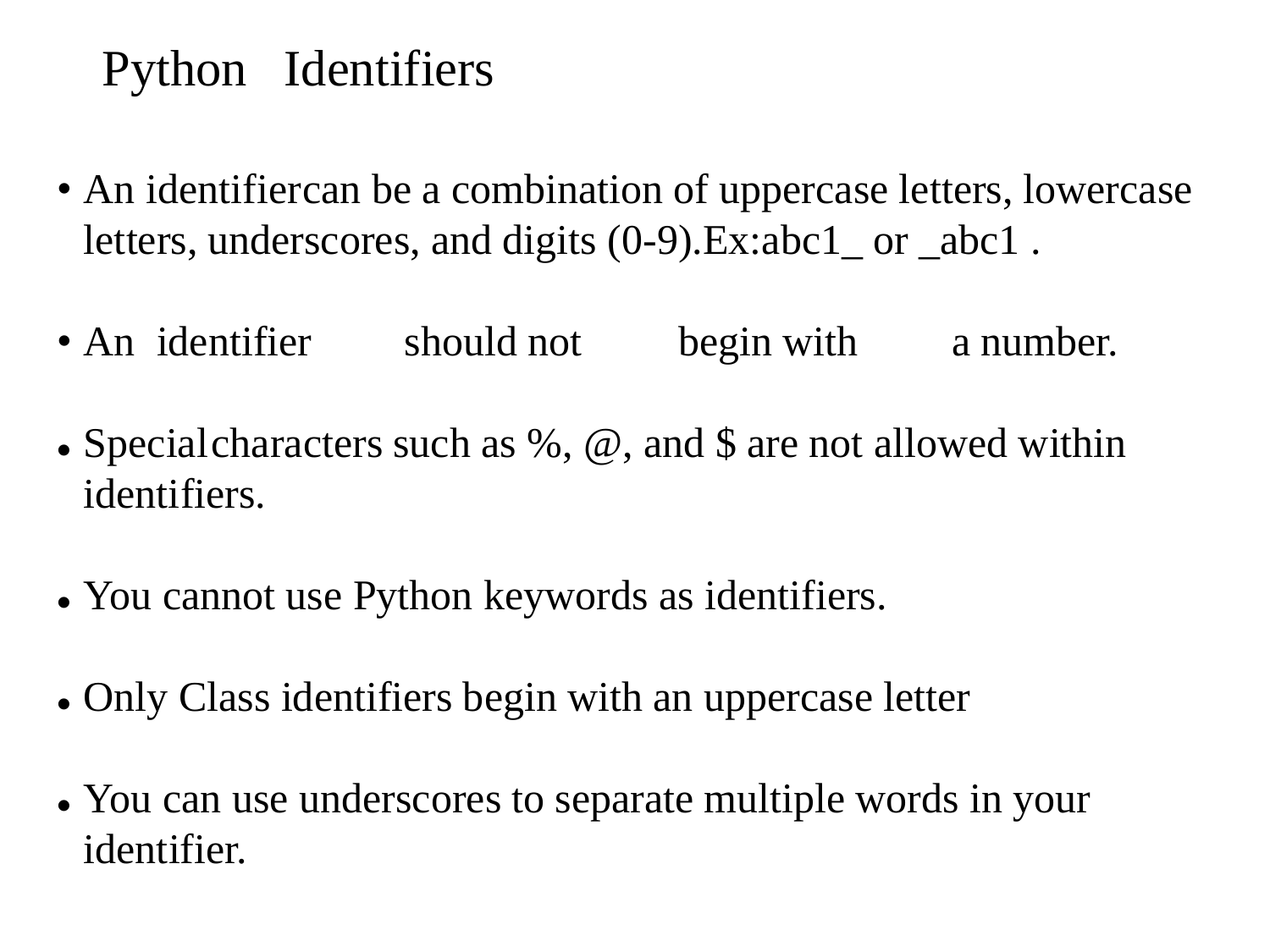### Indentation

- Java, C, and C++ use braces to denote blocks of code.
- Indentation, by convention, is equivalent to 4 spacesto the right.
- $\bullet$  EX:

firstif.py

```
v1=input("Enter the value of v1: ")
if(int(v1)=10):print("the value of v1 is: ",v1)
  print("in first if")
v2=input("Enter the value of v2: ")
if(int(v2)==100):
  print("the value of v2 is: ",v2)
  print("in second if")
```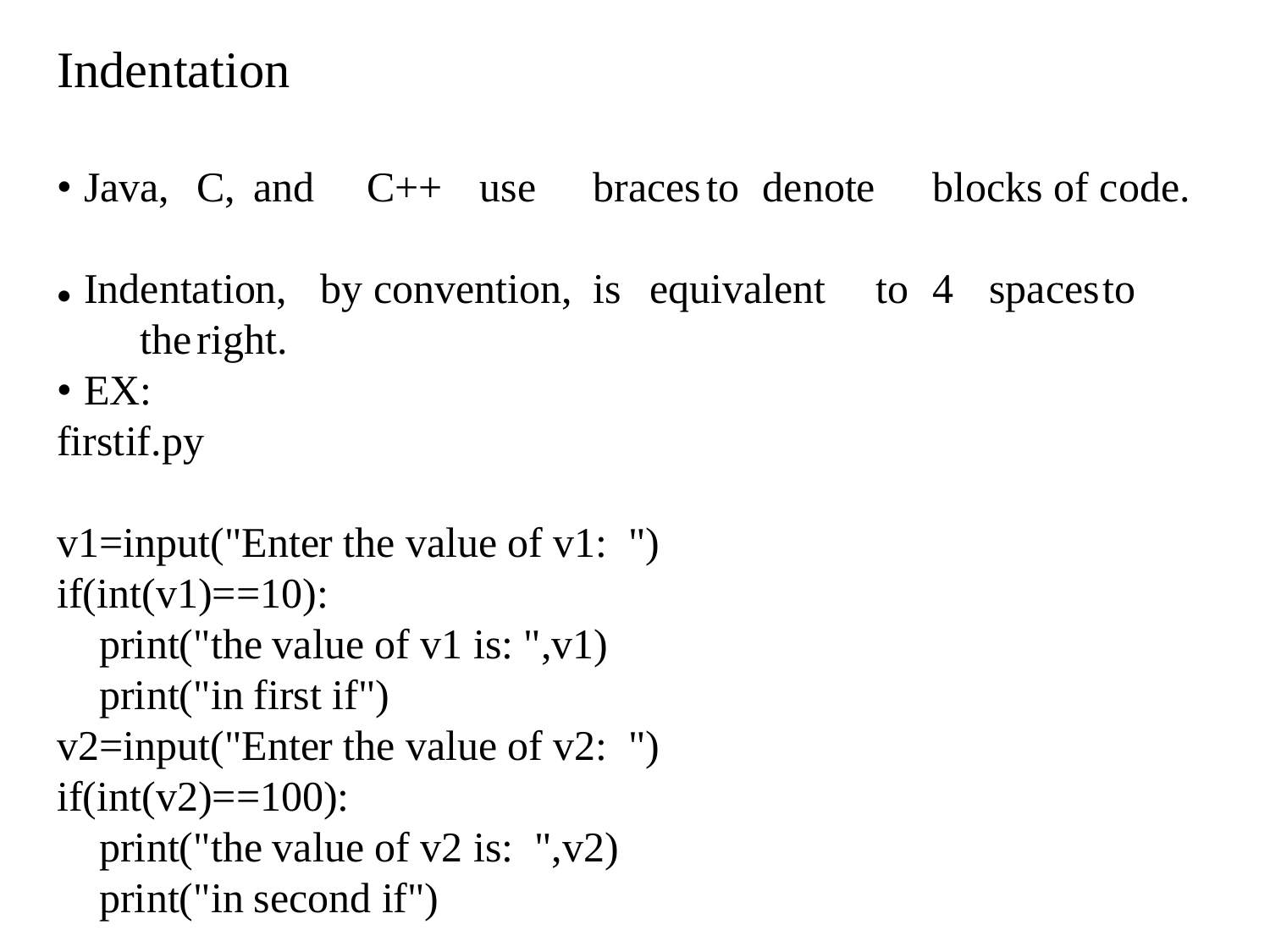## **Variables**

•Container that stores values for accessing and changing.

•Is a way of pointing to a memory location.

•Other languages declare and bind a variable to a specific data type.

•Python is dynamically typed, meaning no pre-declaration is necessary.

>>>my\_variable=10 --- indicates that my\_variable is integer >>>my\_variable='hi hello' --- indicates string

• You can change the value and datatype.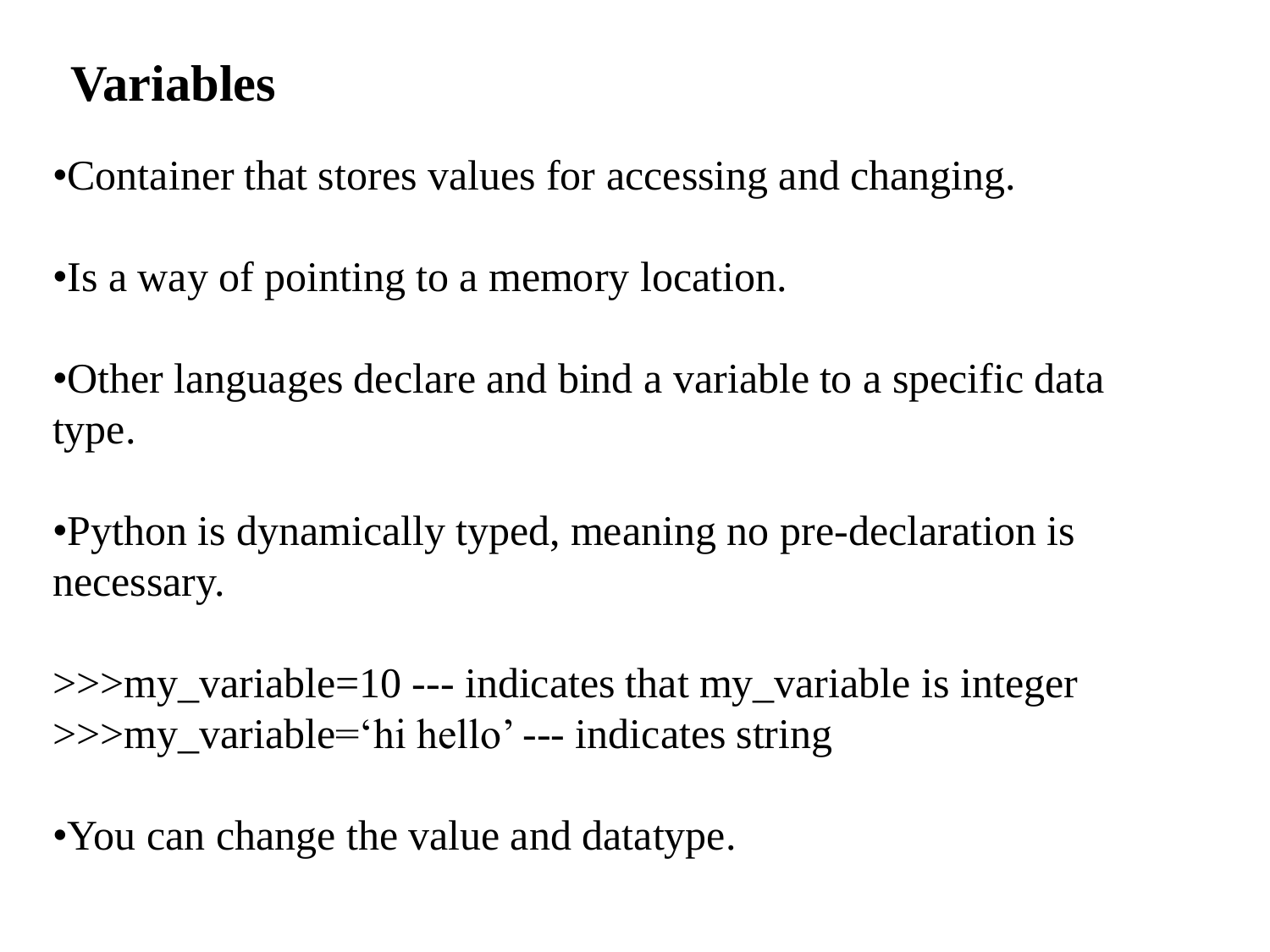## Numbers

Python has 4 built-in numeric data types:

1.integer(int)

2.floating point numbers(float)

3.complex numbers

4. long----deprecated from python3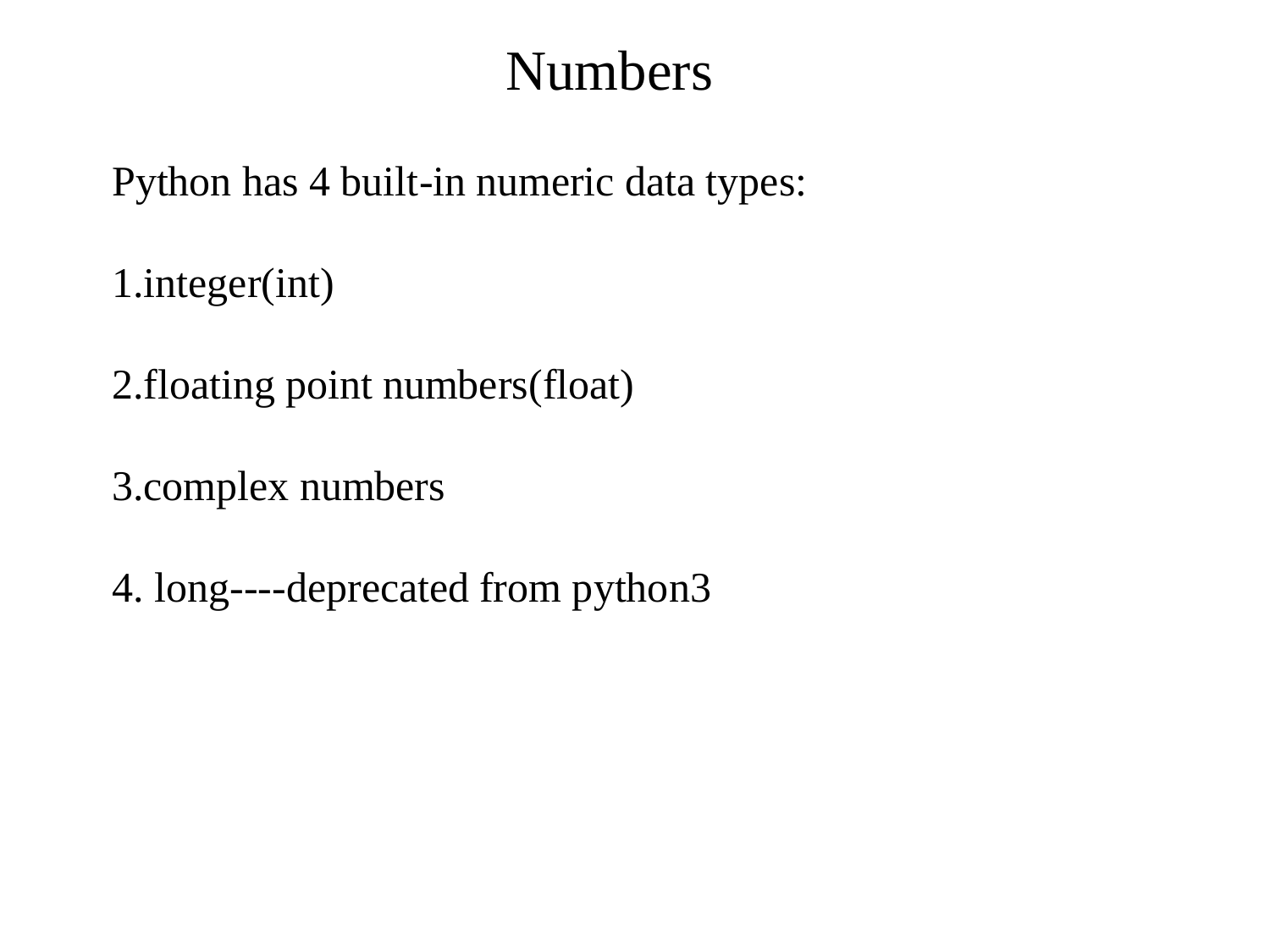# Strings

•Is a sequence of unicode characters.

•Is a combination of letters, numbers and special symbols. •Ex:s1[=john123@gmail.com](mailto:john123@gmail.com)

•We enclose string in single and double quotations.

•If string enclosed in single quotes has single quote(') in it then place a back slash before it

 $\bullet$ Ex:

- •S2='It doesn't look good at all'
- •SyntaxError: invalid syntax
- $\rightarrow$ >>s2='It doesn\'t lookgood at all'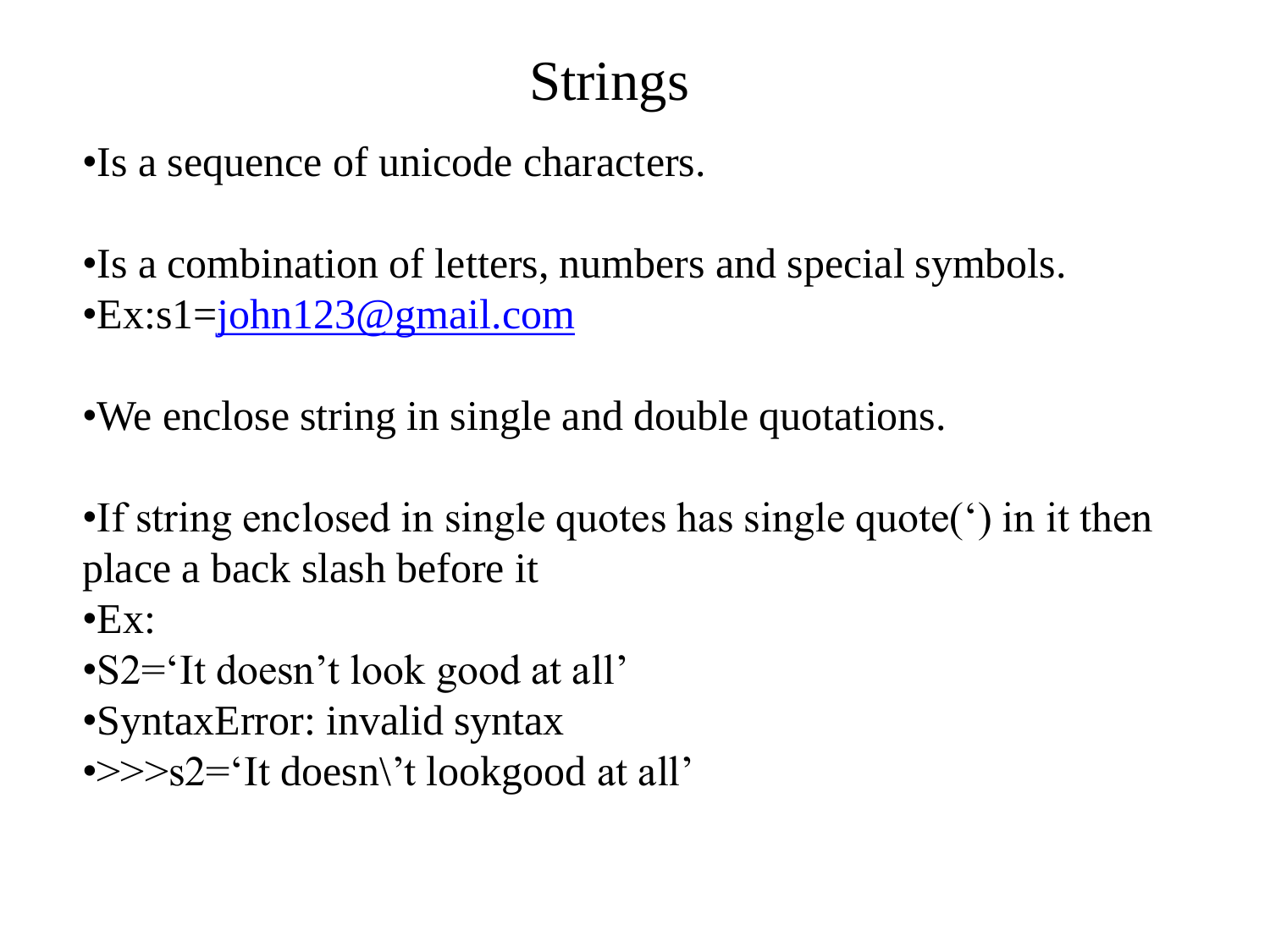•Strings may be indexed or subscripted

•In Python, indexing starts from zero >>>s="Hello Python"

| $-12$            | $\vert$ -11  | $\vert$ -10    | $\vert$ -9     | $\vert -8 \vert$        | $\vert$ -7  | $-6$      | $-5$           | $-4$        | $1 - 3$     | $\overline{\phantom{0}}$ -2 | $-1$        |
|------------------|--------------|----------------|----------------|-------------------------|-------------|-----------|----------------|-------------|-------------|-----------------------------|-------------|
| H                | $\mathbf e$  |                | $\mathbf{1}$   | $\boldsymbol{0}$        |             | ${\bf P}$ | y              | $\mathbf t$ | $\mathbf h$ | $\mathbf 0$                 | $\mathbf n$ |
| $\boldsymbol{0}$ | $\mathbf{1}$ | $\overline{2}$ | $\overline{3}$ | $\overline{\mathbf{4}}$ | $5^{\circ}$ | 6         | $\overline{7}$ | 8           | 9           | <b>10</b>                   | 11          |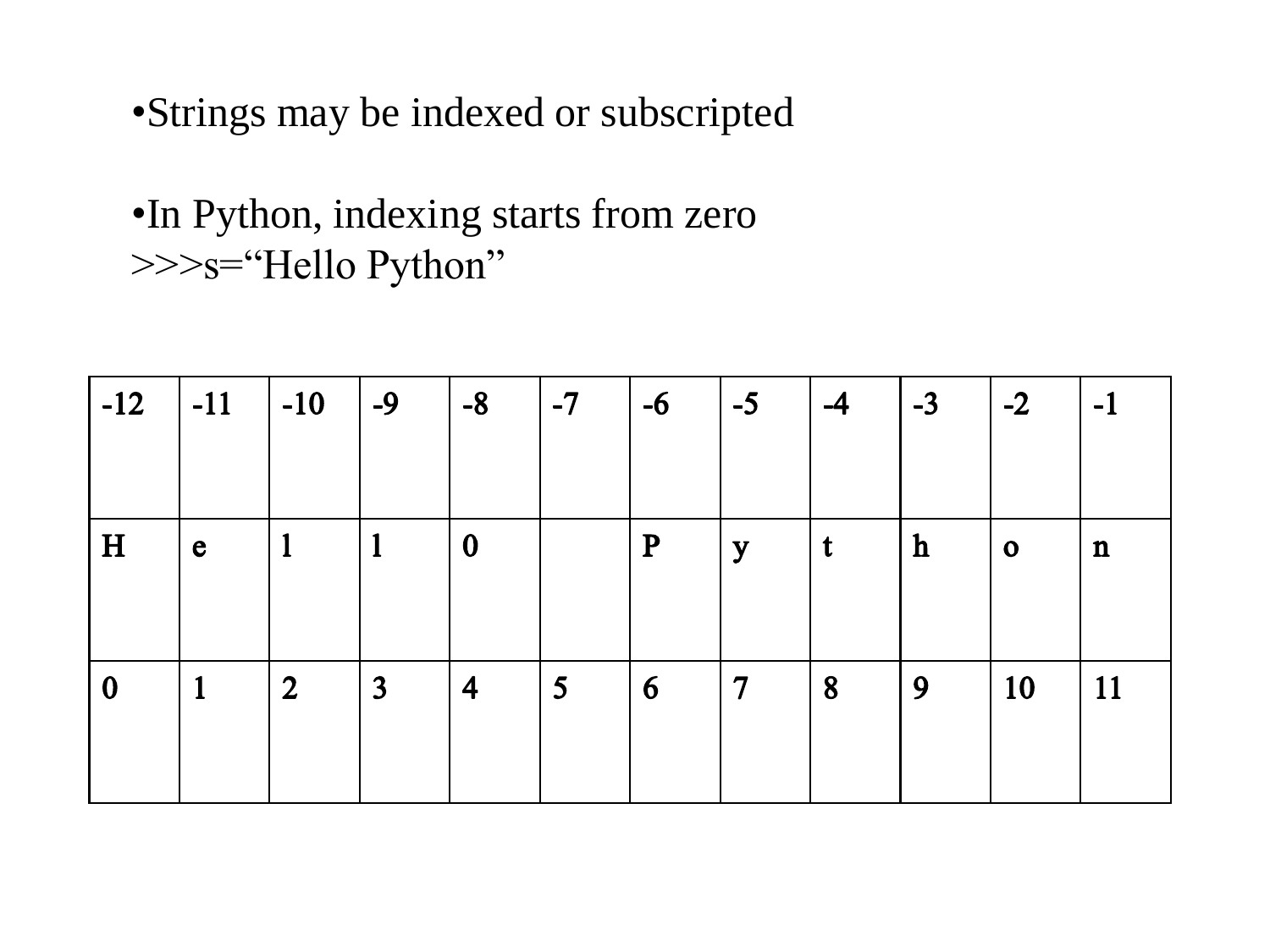## LISTS

Is similar to arrays in C

can store any type and any number of variables

Contains items separated by comma enclosed within square brackets[]

Ex: >>>mylist=['abcd',20.5,(2+3J),0.05]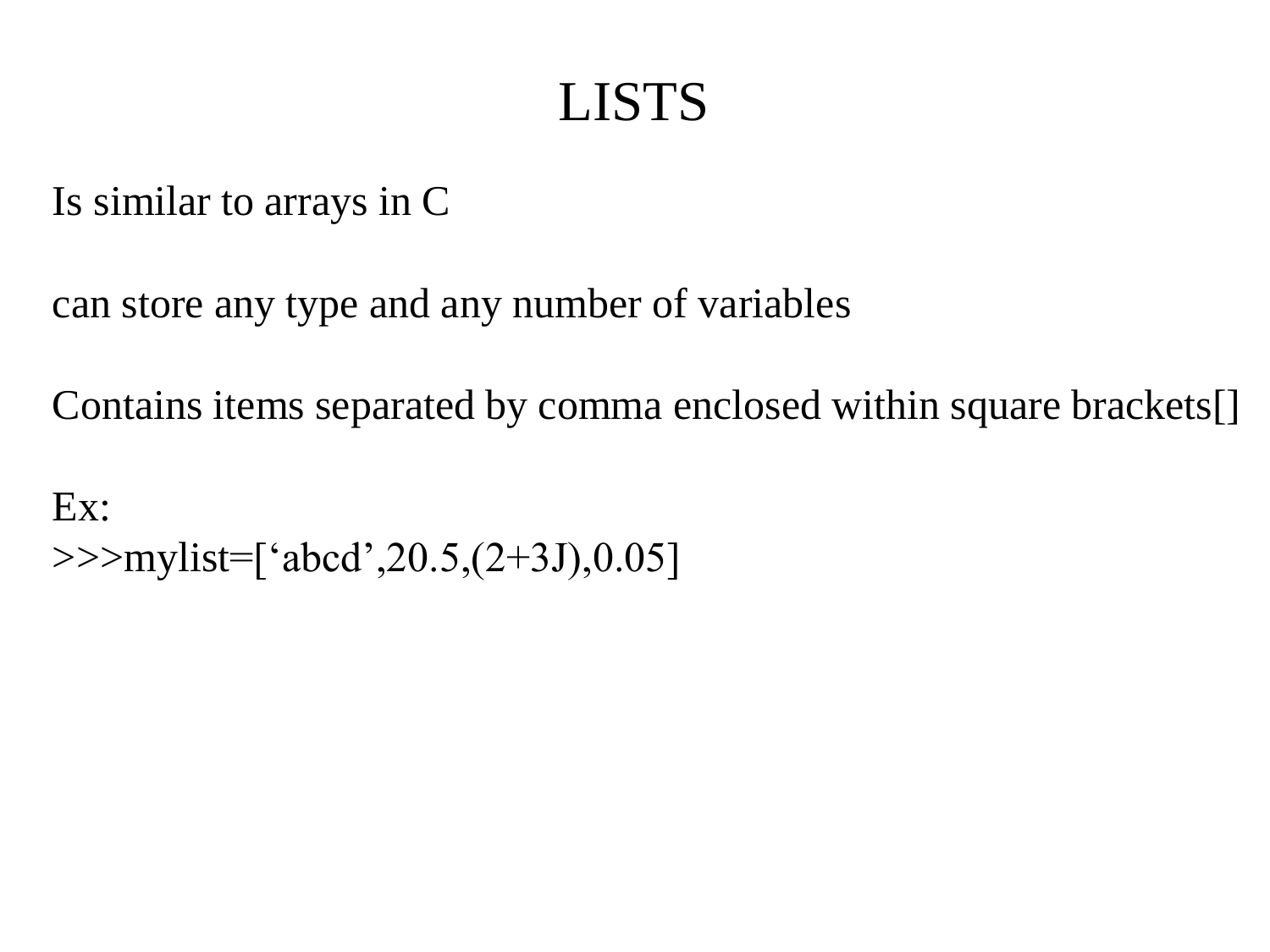## Methods

- 1. insert(index,obj) 7.Slicing
- 2.append()
- 3. Access
- 4.count(obj)
- 5. index(obj)
- 6. Update or Assign
- 8.sort()
- 9. reverse()
- 10. extend(seq)
- 11. remove()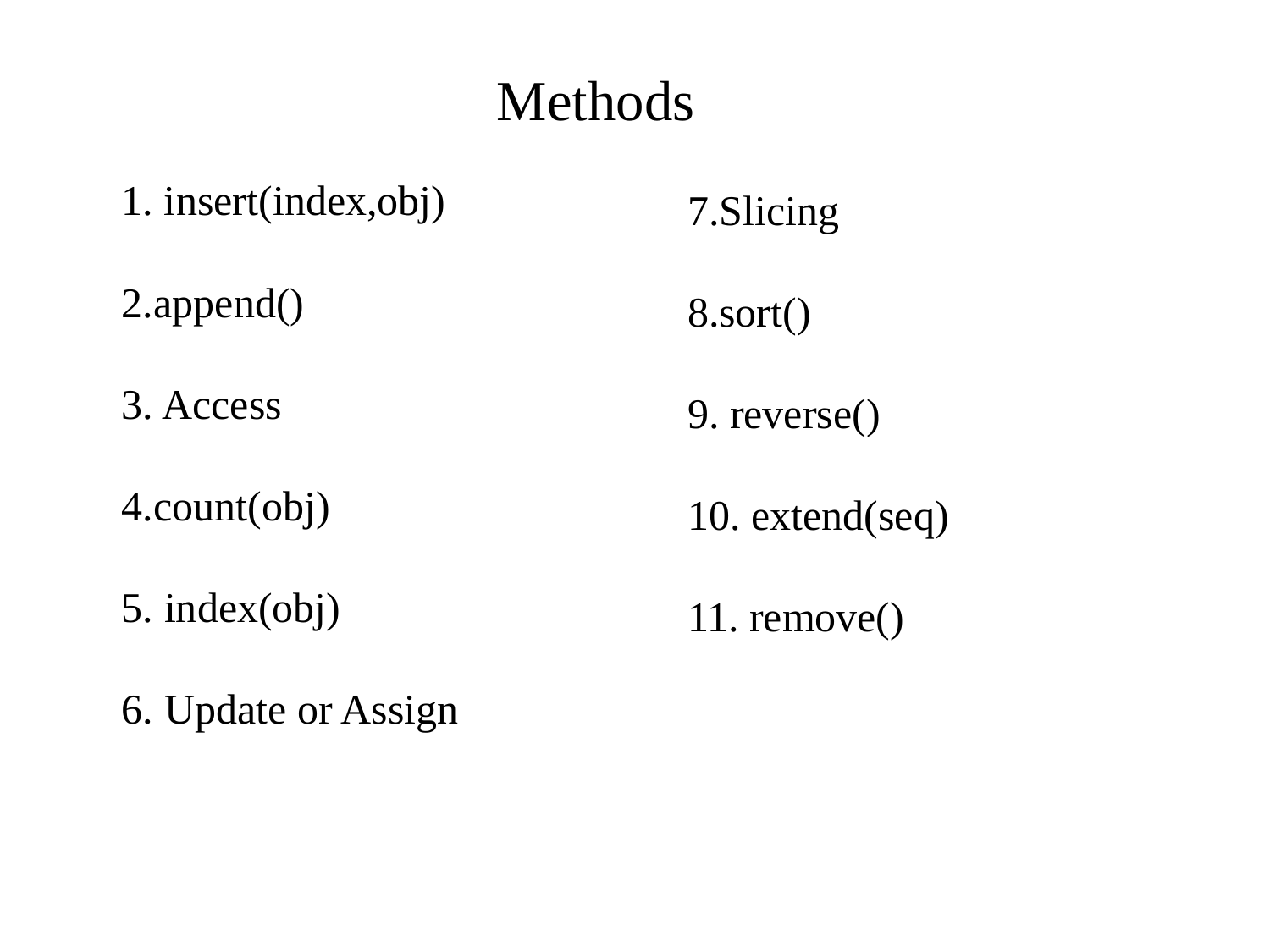## TUPLES

Another sequence data type similar to list is tuple

can store any type and any number of variables

Contains items separated by comma enclosed within parentheses() Ex:

>>>mytple=('abcd',123,20.5,(2+3J),0.05)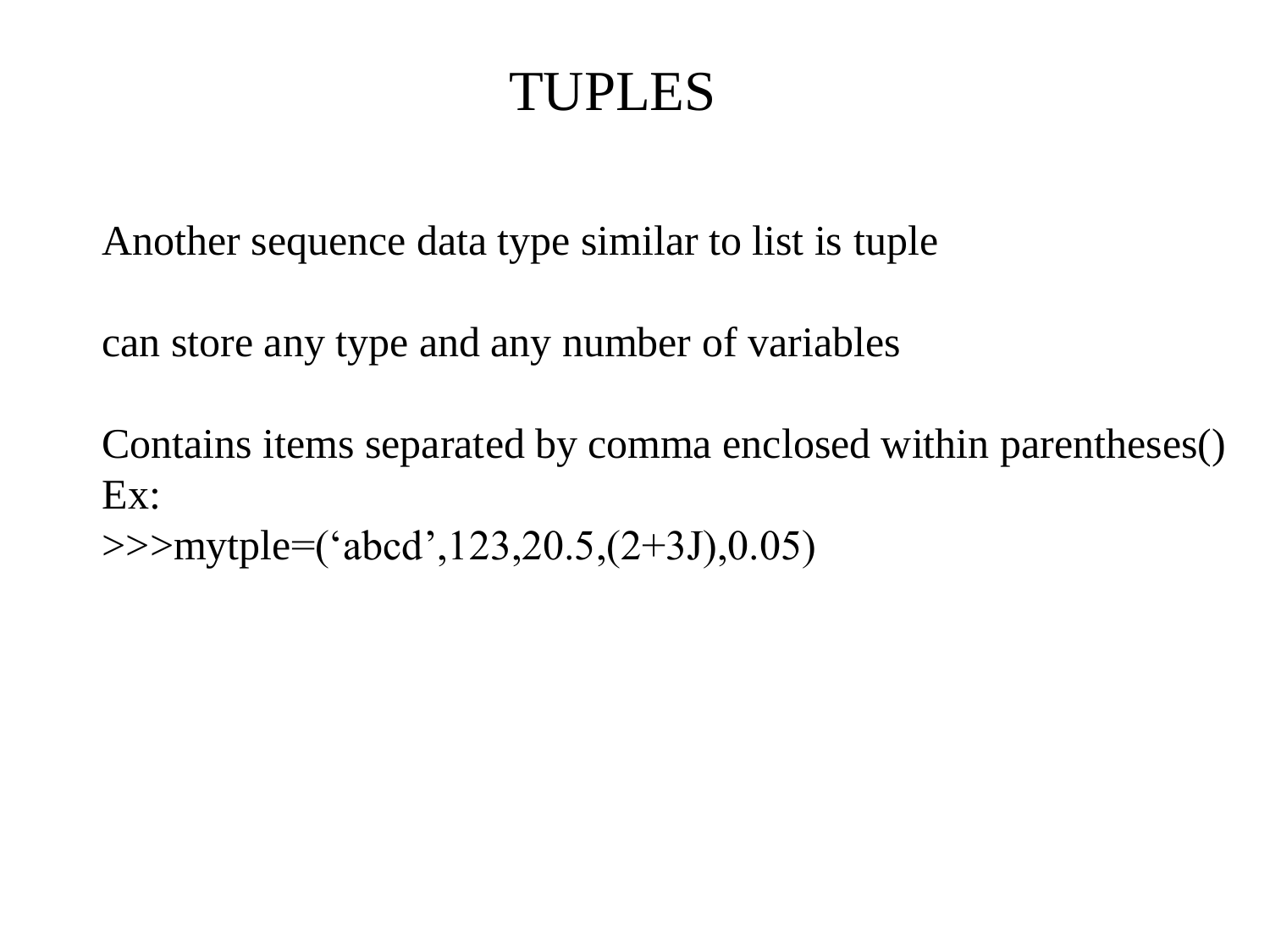## Difference between List and tuple:

| Lists                    | <b>Tuples</b>               |
|--------------------------|-----------------------------|
|                          |                             |
| Items are enclosed in    | Items are enclosed in       |
| brackets[]               | parentheses()               |
| Elements and size can be | Elements and size cannot be |
| changed                  | changed                     |

•So, tuples are also called as read-only lists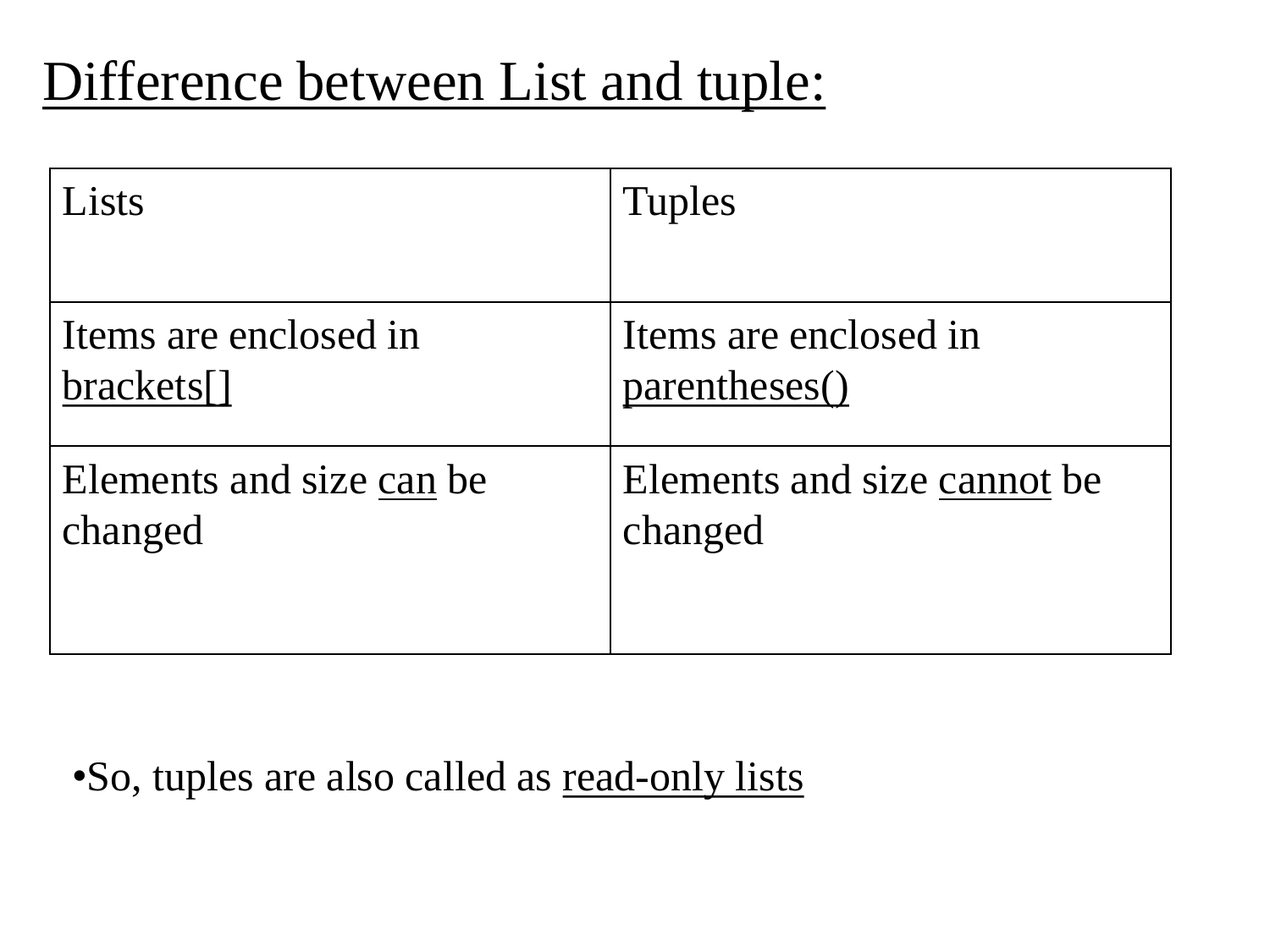## **Dictionary**

Is a mutable and another container type that can store any number of python objects enclosed in {}.

Is different from sequence type containers like lists and tuples in the way the data is stored and accessed

Is a kind of hash table type

Consists of key-value pair and works like hash

Is like a list but instead of looking up an index to access values you'll be having a unique key which can be a number, string, tuple

Value can be anything

Colon separates a key from it's value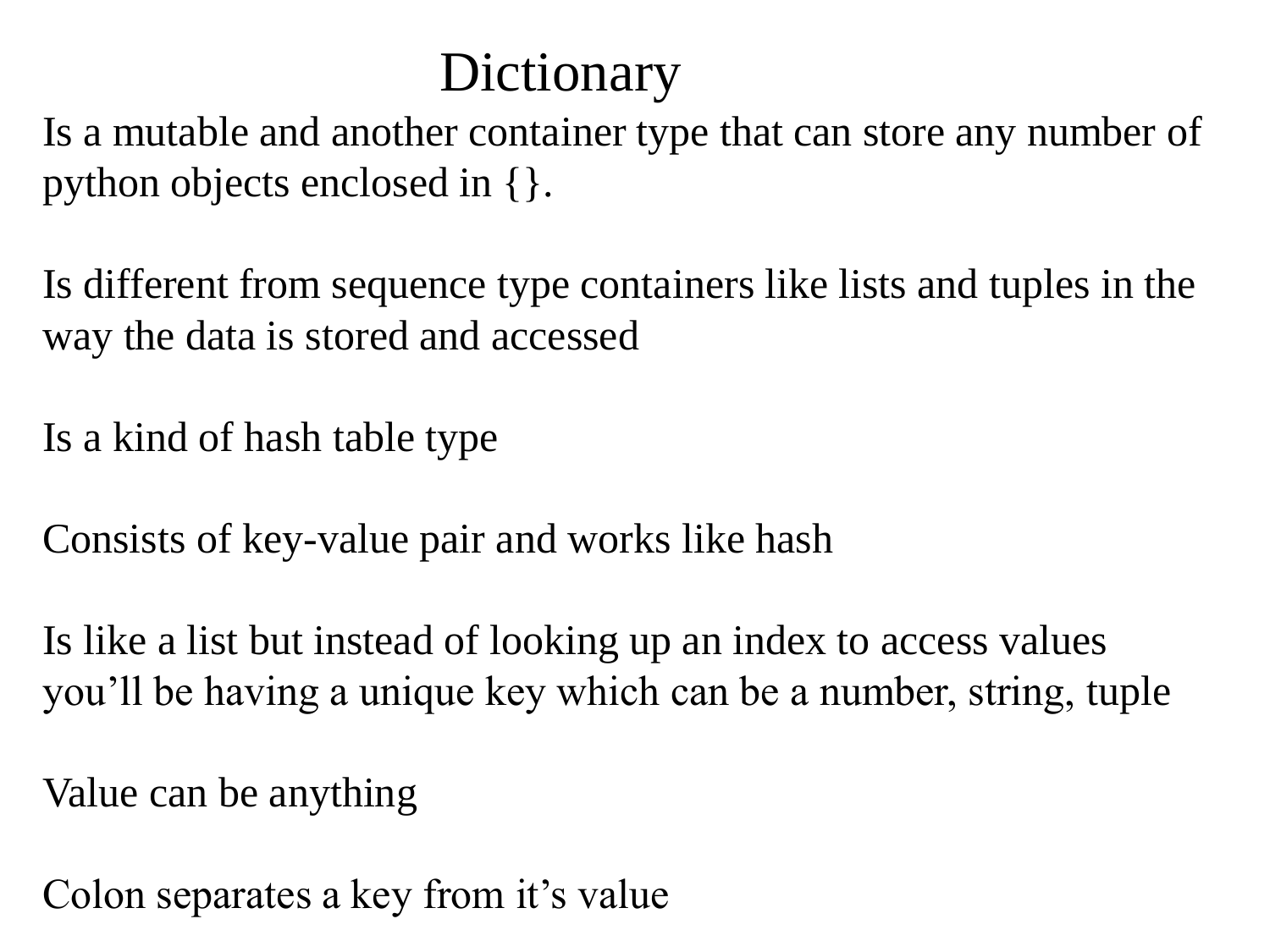### Creating and assigning dictionaries

Creating dictionaries involves simply assigning a dictionary a variable

 $\gg$  dict1={ } --- creating empty dictionary

```
>>> dict1['name']='john'
>>> dict1['branch']='CSE'
>>> dict1['subject']='PYTHON'
\gg dict1
{'subject': 'PYTHON', 'branch': 'CSE', 'name': 'john'}
---- assigning variables to the dictionary
```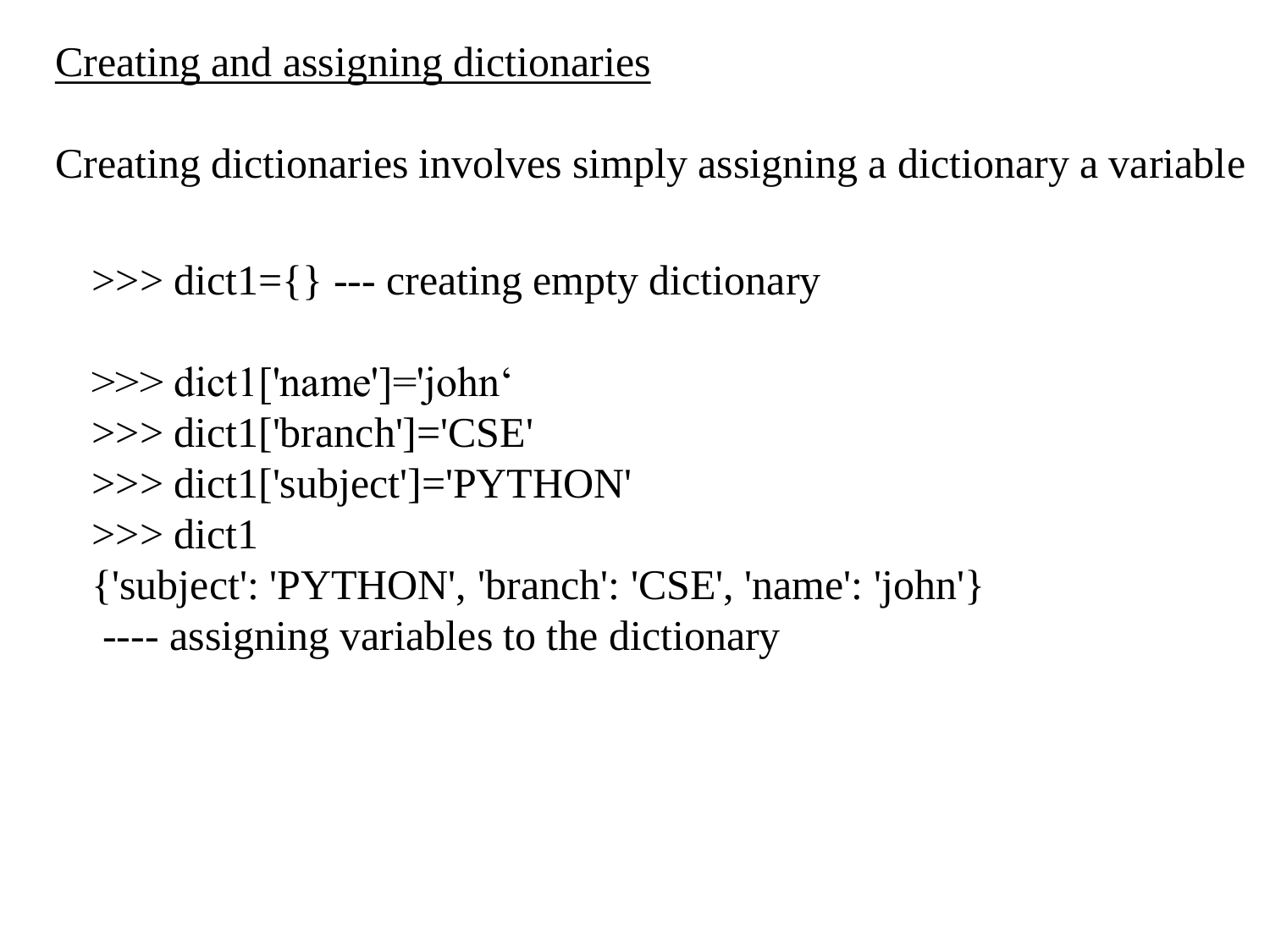#### **Types of Operators**

Python language supports the following types of operators −

- 1. Arithmetic Operators
- 2. Assignment Operators
- 3. Comparison (Relational) Operators
- 4. Logical Operators
- 5. Bitwise Operators
- 6. Membership Operators
- 7. Identity Operators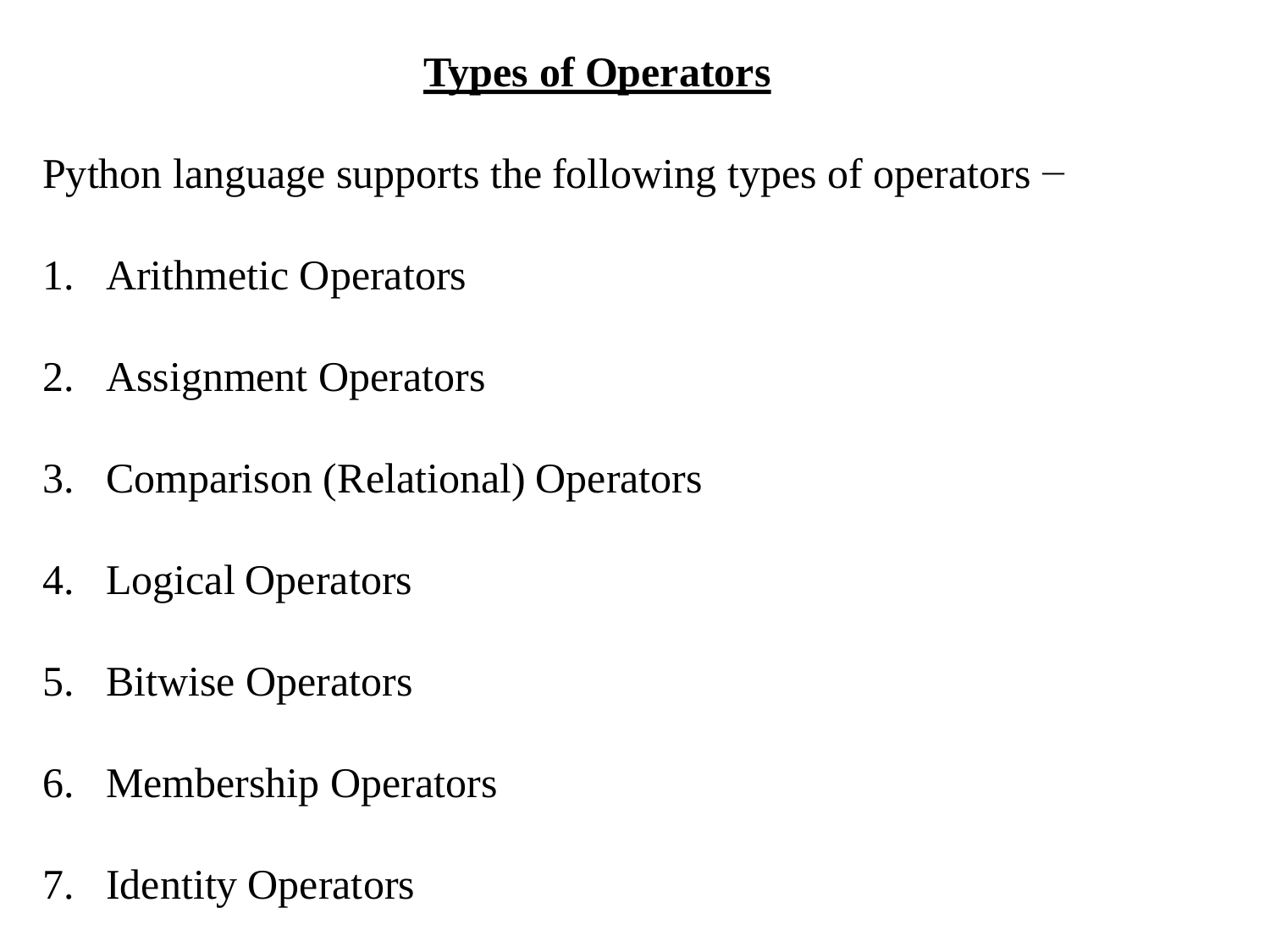#### **Loops**

•In general, statements are executed sequentially – The first statement in a program is executed first, followed by the second, and so on.

•There may be a situation when you need to execute a block of code several number of times.

•Programming languages provide various control structures that allow more complicated execution paths.

•A loop statement allows us to execute a statement or group of statements multiple times. The following diagram illustrates a loop statement −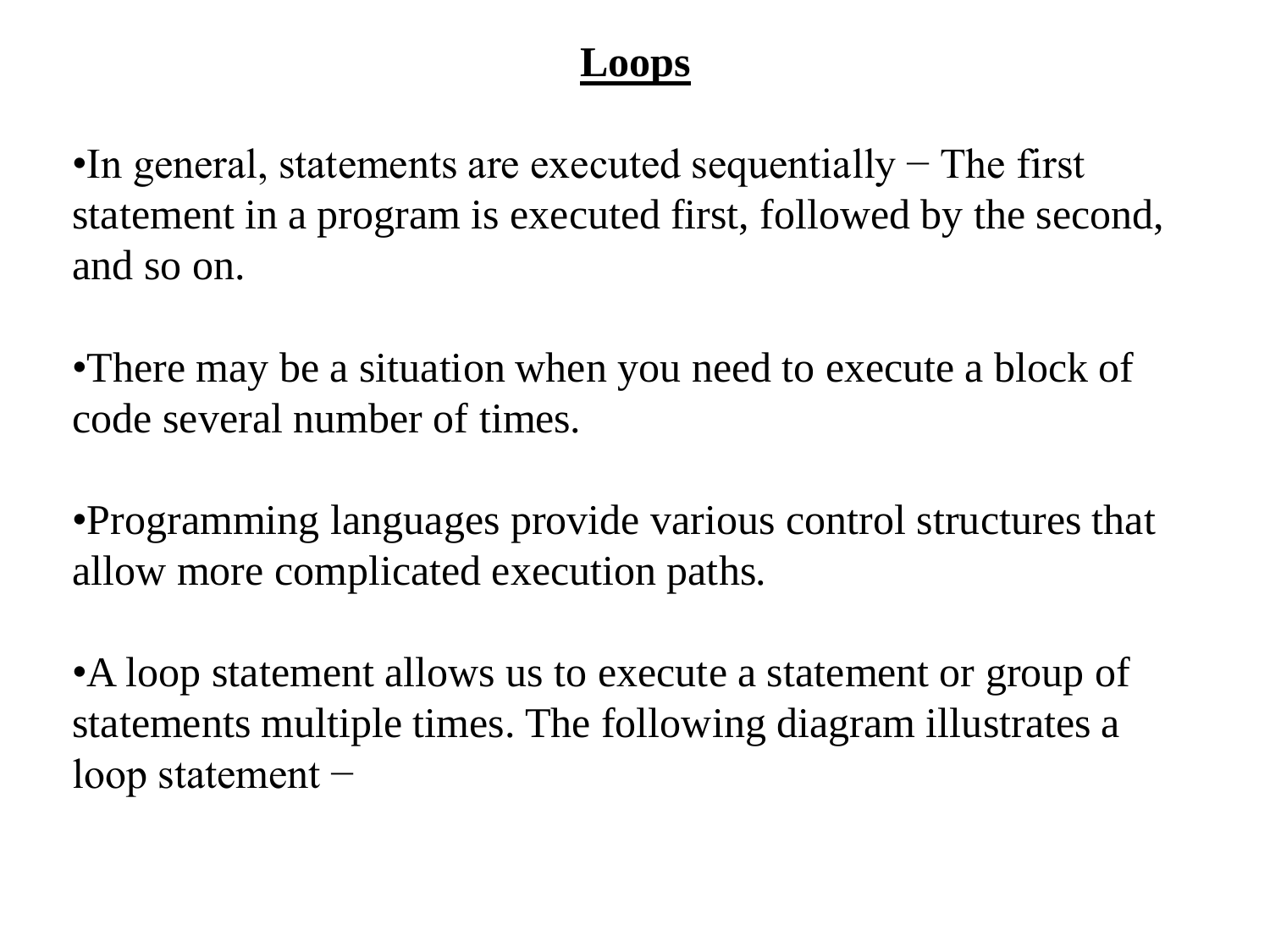Python programming language provides the following types of loops to handle looping requirements.

| while loop   | Repeats a statement or group of statements while a<br>given condition is TRUE. It tests the condition<br>before executing the loop body. |
|--------------|------------------------------------------------------------------------------------------------------------------------------------------|
| for loop     | Executes a sequence of statements multiple times<br>and abbreviates the code that manages the loop<br>variable.                          |
| nested loops | You can use one or more loop inside any another<br>while, or for loop.                                                                   |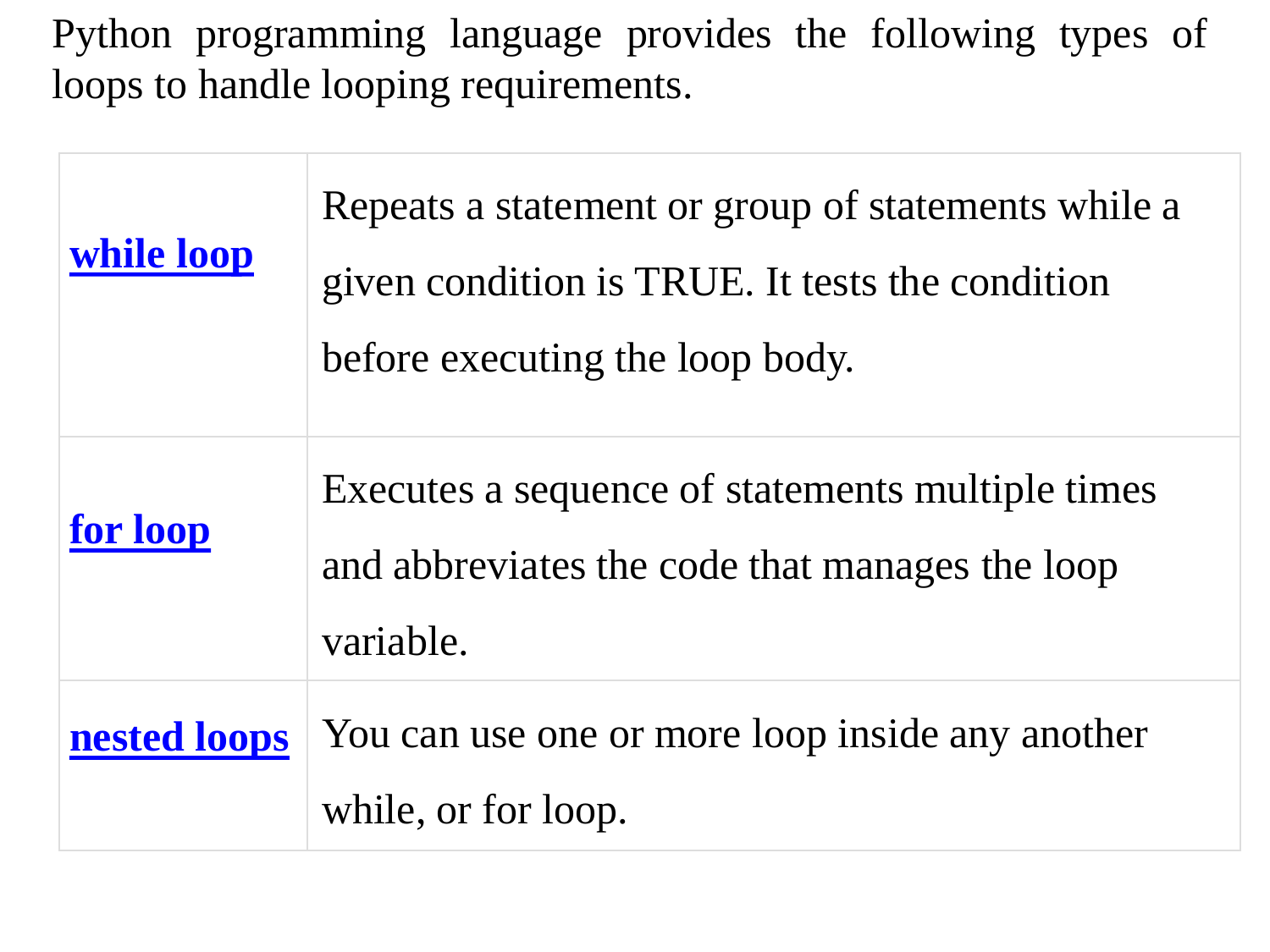## **Decision Making**

•Decision-making is the expectation of conditions occurring during the execution of a program and specified actions taken according to the conditions.

•Decision statements evaluate multiple expressions, which produce True or False as the outcome.

•You need to determine which action to take and which statements to execute if the outcome is True or False otherwise.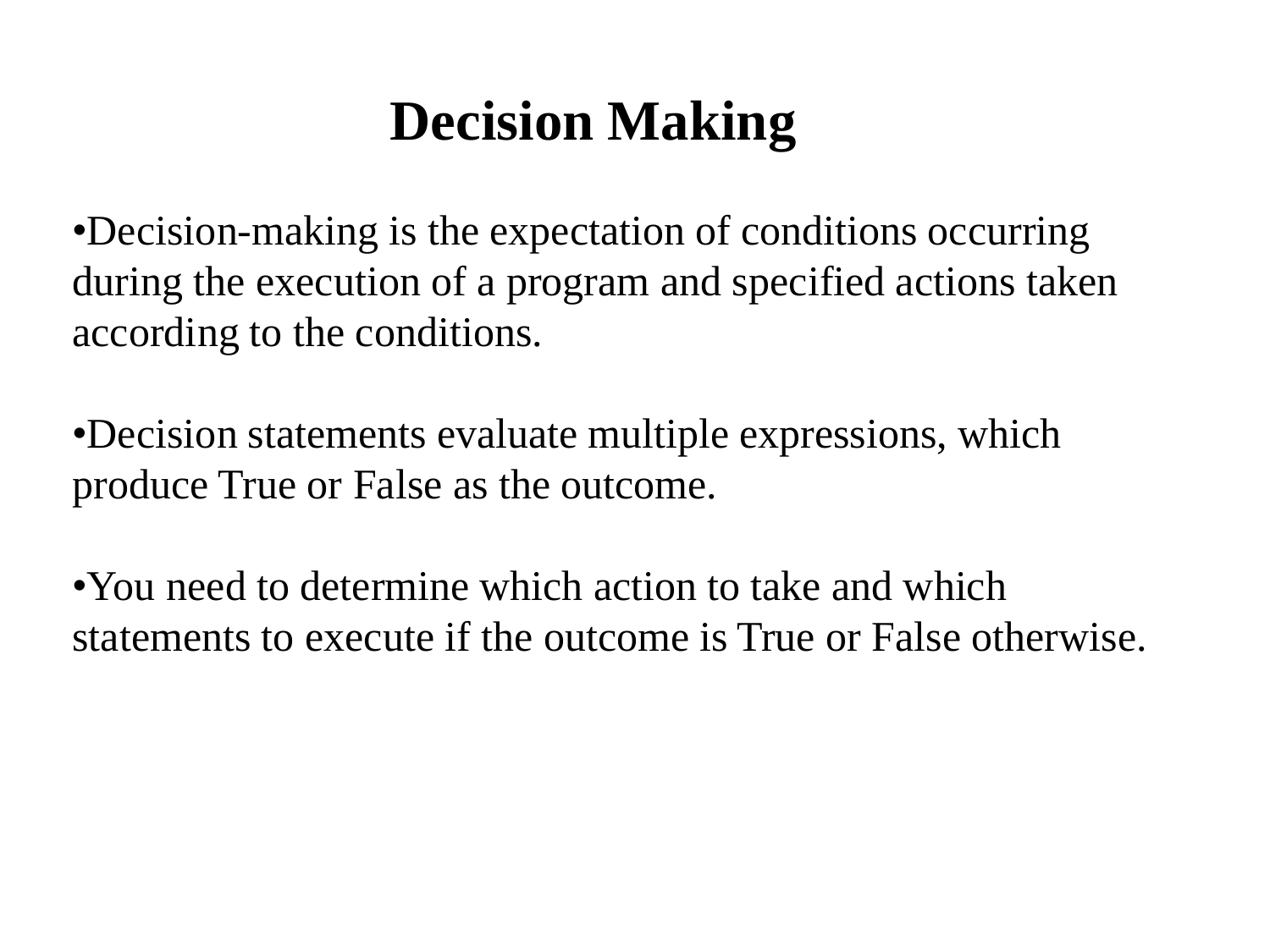•Python programming language assumes any **non-zero** and **non-null** values as True, and any **zero** or **null values** as False value.

•Python programming language provides the following types of decision-making statements.

| S.No.                    | <b>Statement &amp; Description</b>                                                                                               |
|--------------------------|----------------------------------------------------------------------------------------------------------------------------------|
| <b>if statements</b>     | An <b>if statement</b> consists of a boolean<br>expression followed by one or more<br>statements.                                |
| <b>ifelse statements</b> | An <b>if statement</b> can be followed by an<br>optional else statement, which executes<br>when the boolean expression is FALSE. |
| nested if statements     | You can use one <b>if</b> or <b>else if</b> statement<br>inside another if or else if statement(s).                              |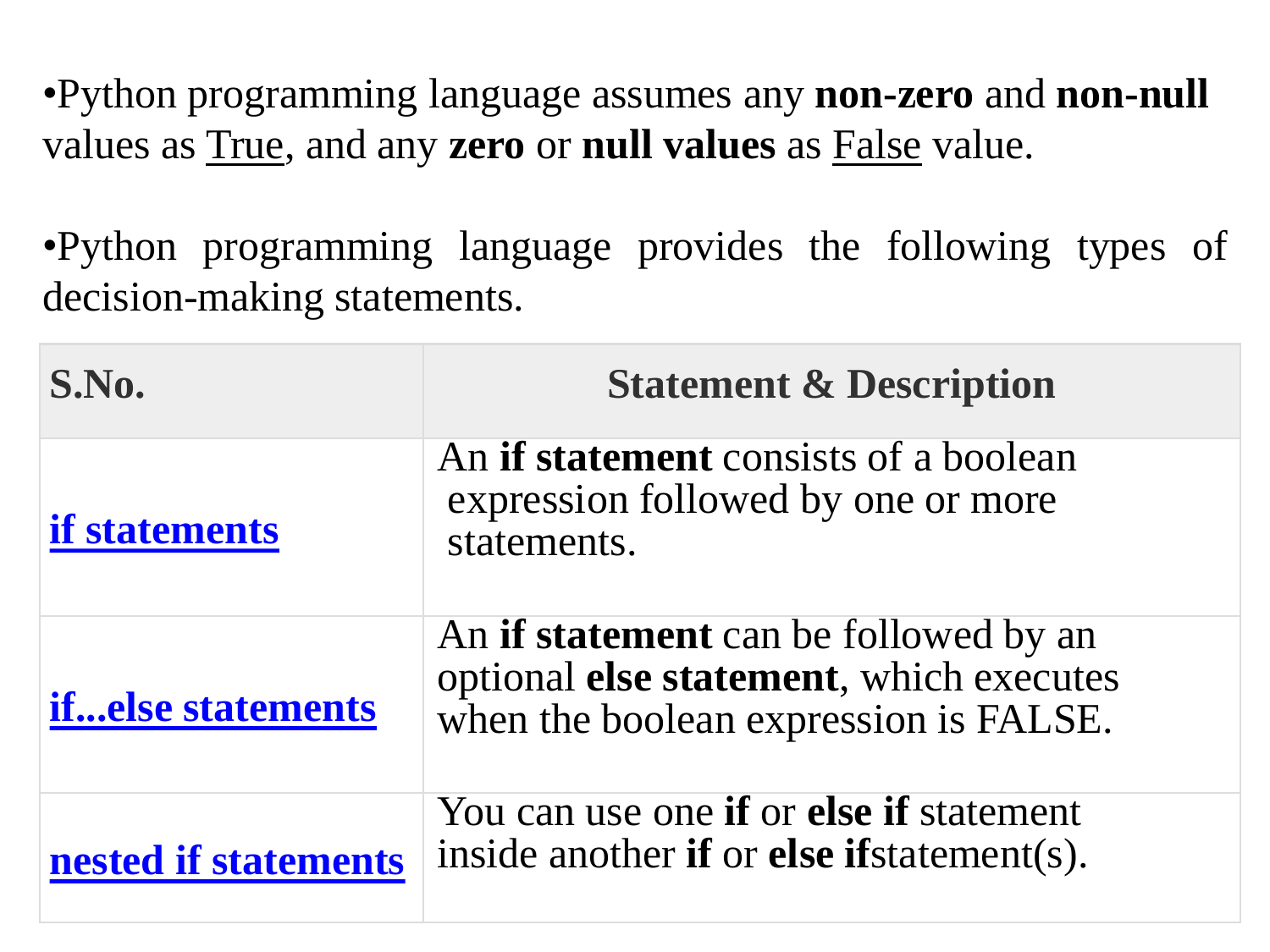### **Loop Control Statements**

The Loop control statements change the execution from its normal sequence.

When the execution leaves a scope, all automatic objects that were created in that scope are destroyed.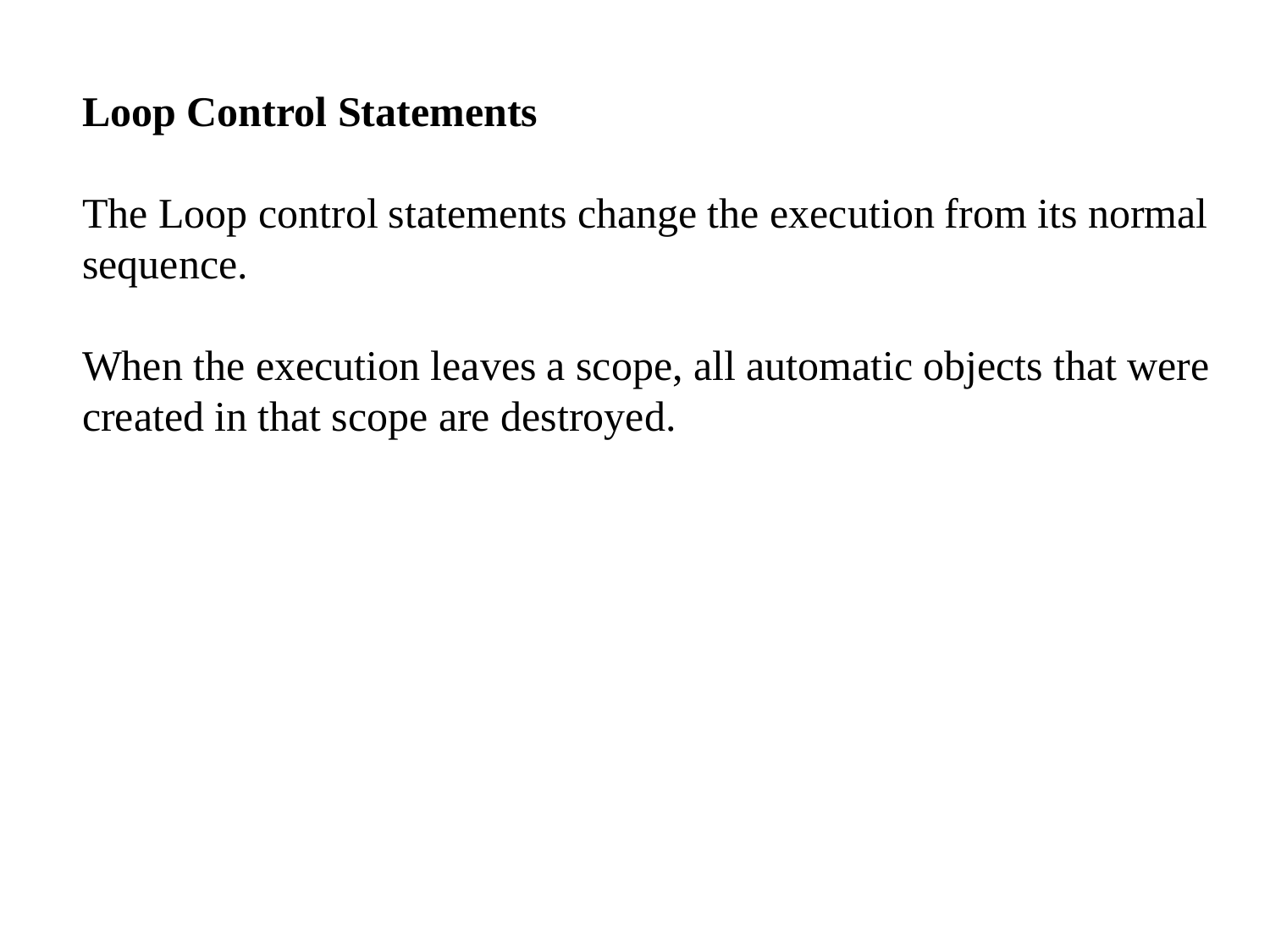Python supports the following control statements.

#### **[break statement](https://www.tutorialspoint.com/python3/python_break_statement.htm)**

**Terminates the loop** statement and transfers execution to the statement immediately following the loop.

#### **[continue statement](https://www.tutorialspoint.com/python3/python_continue_statement.htm)**

Causes the loop to **skip the remainder of its body** and **immediately retest its condition prior** to reiterating.

#### **[pass statement](https://www.tutorialspoint.com/python3/python_pass_statement.htm)**

The pass statement in Python is used **when a statement is required syntactically but you do not want any command or code to execute.**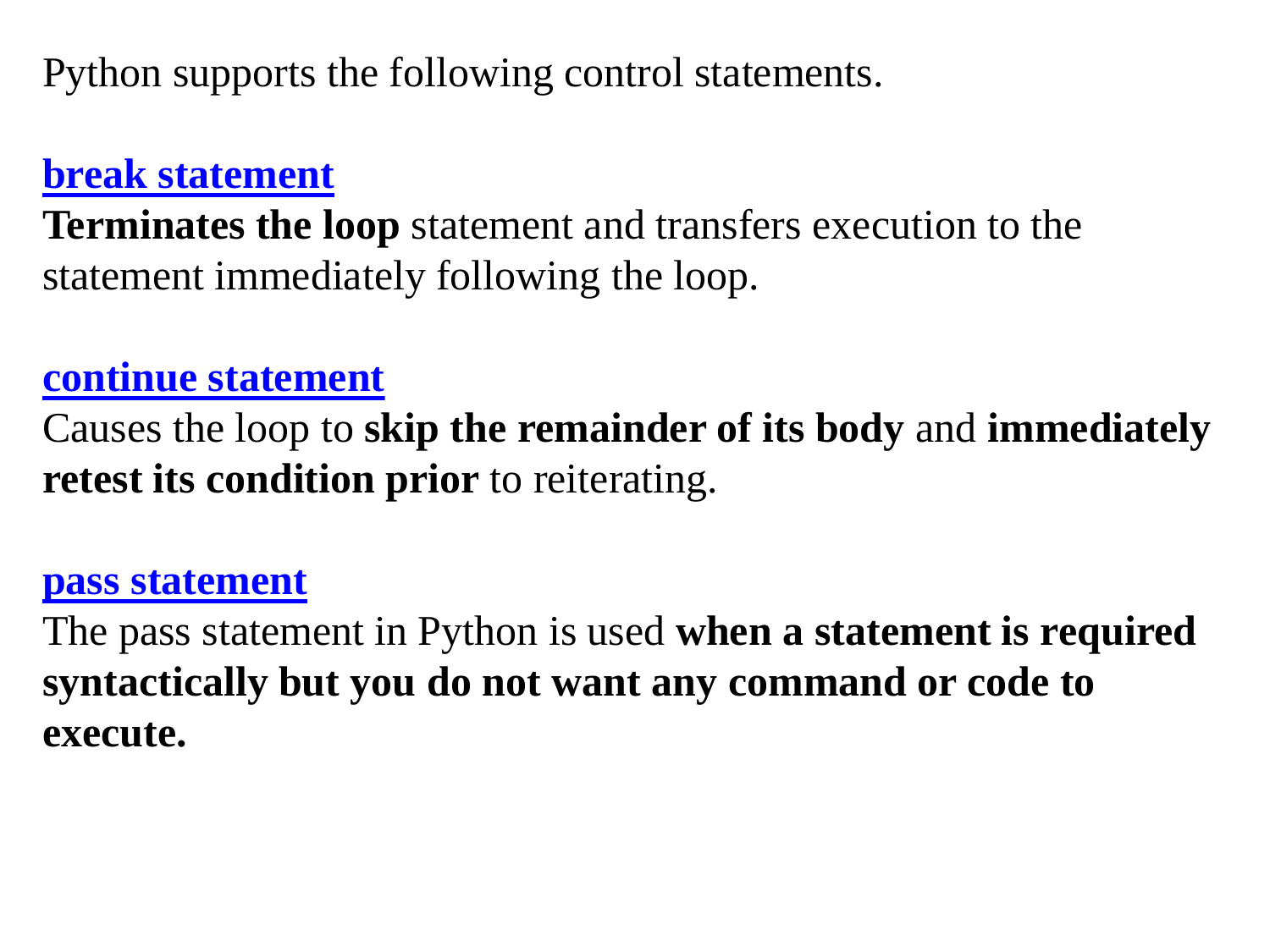### A function is

• a block of **organized, reusable code** that is used to perform a single, related action.

• Functions provide **better modularity** for your application and a high degree of code reusing.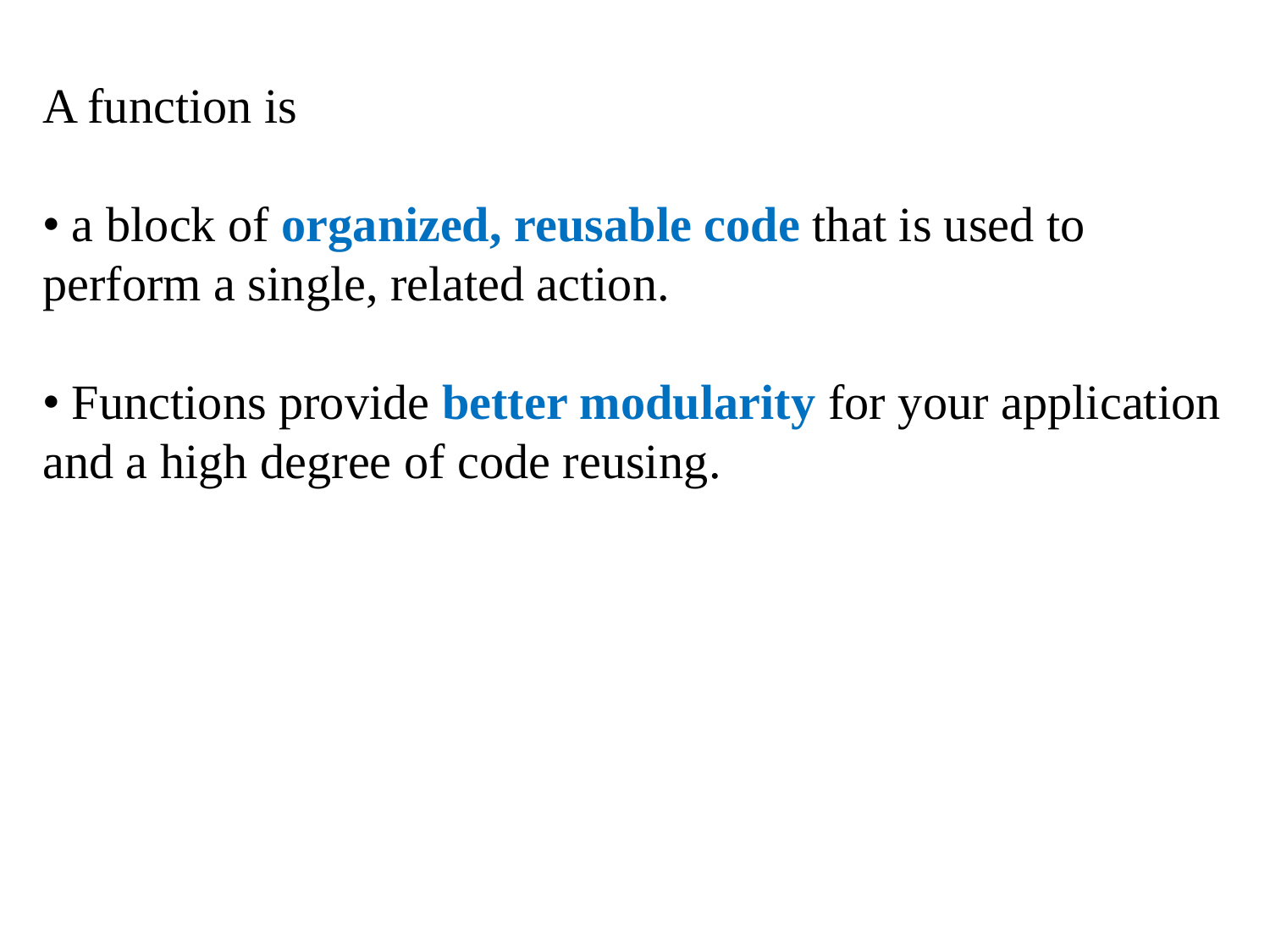## **Declaration vs. Definition:**

```
int fact(int); ---->Declaration
```

```
int fact(int n)
{<br>{
  if(n==1)return n
   else
       return(n*fact(n-1))
                                      Definition
```

```
fact(5); ----> Calling
```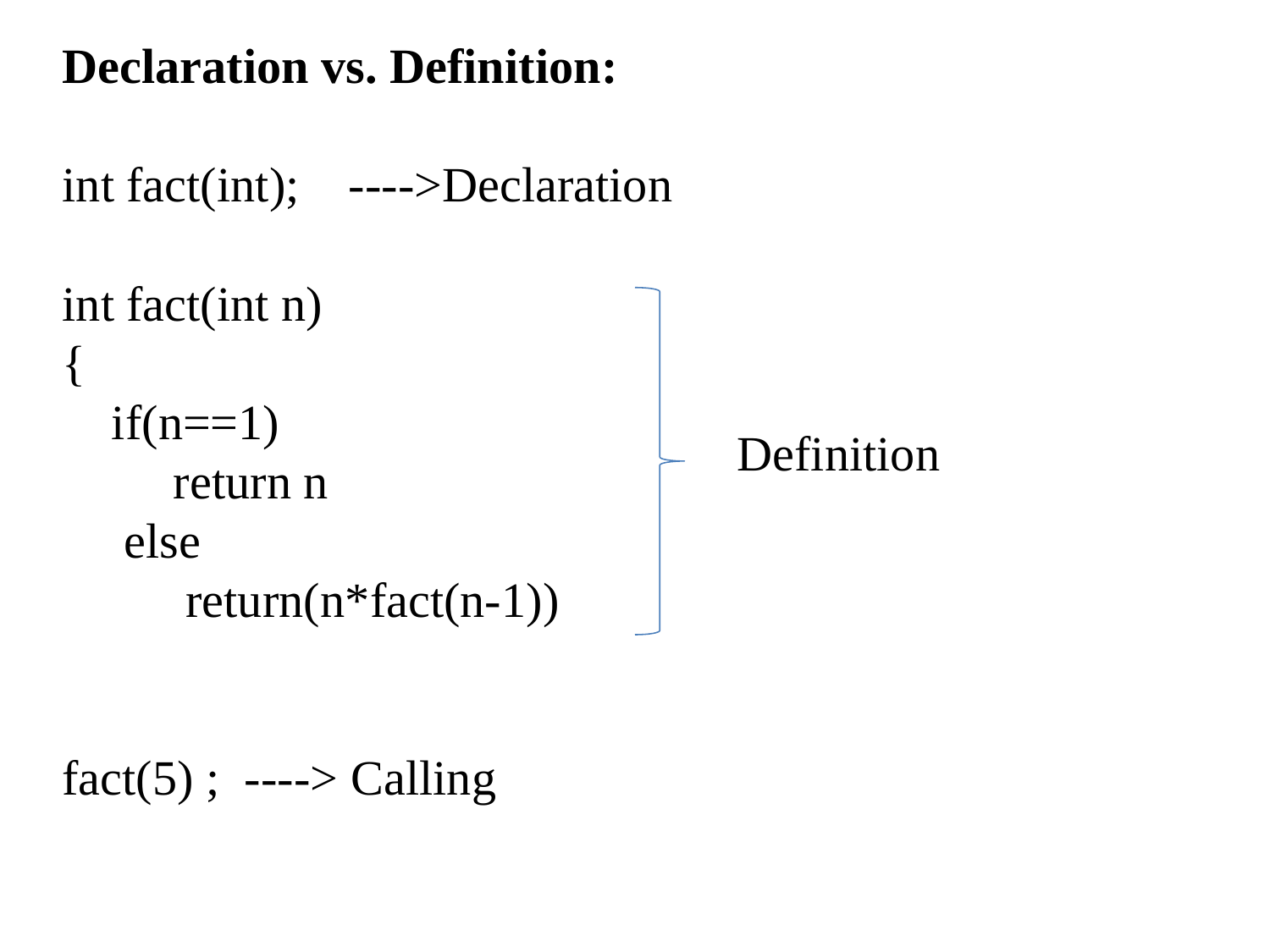### **Difference between parameter and an argument:**

**Parameters** comes as a part of function **definition**

Whereas **arguments** are part of function **call**

The arguments are the data we pass into the function's parameters

 $\rightarrow$  Parameters def sumab $(a,b)$ : return a+b  $\rightarrow$  arguments sumab $(3)$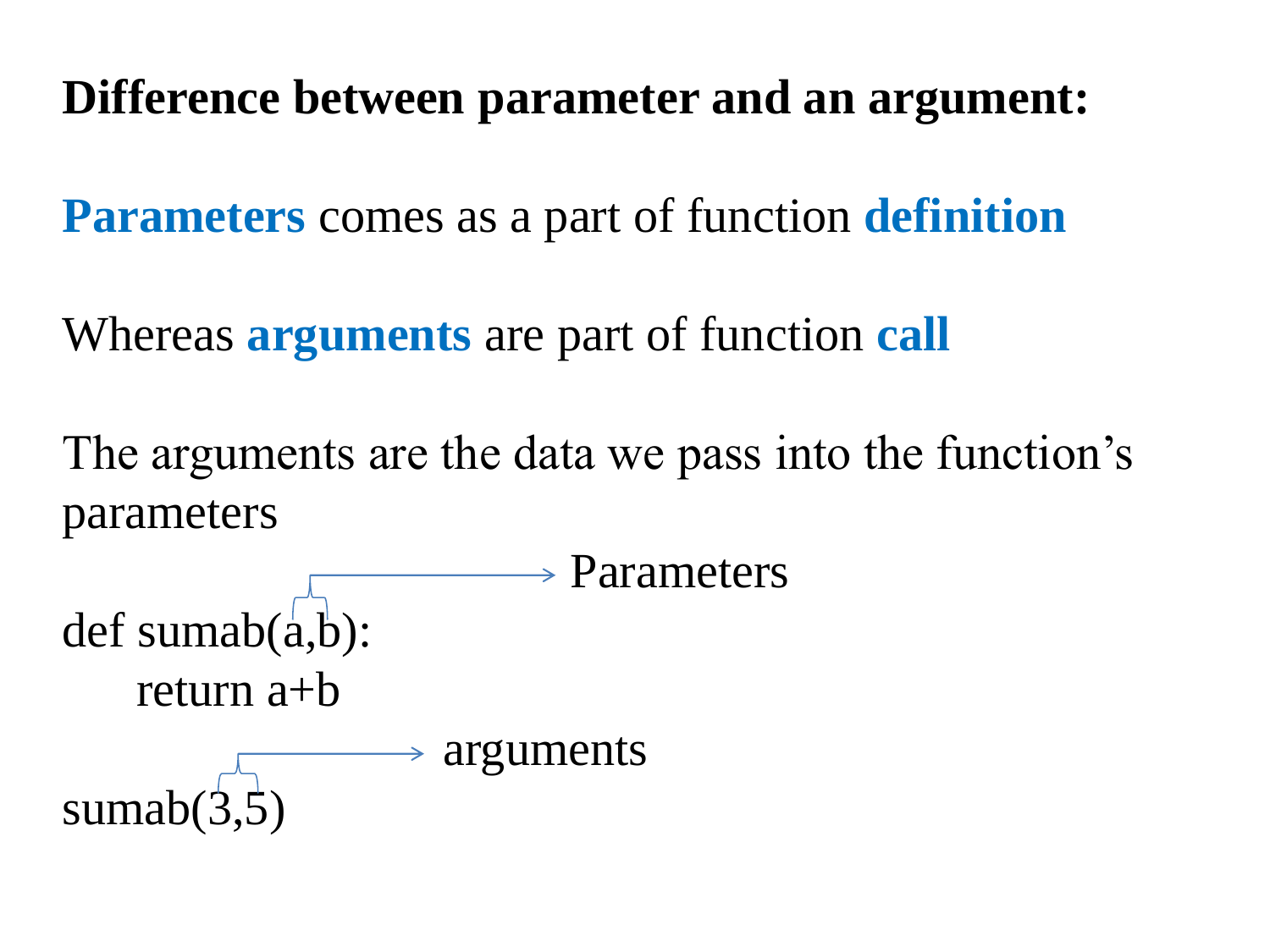## **Function Arguments**

The following types of formal arguments

- 1. Required arguments
- 2. Keyword arguments
- 3. Default arguments
- 4. Variable-length arguments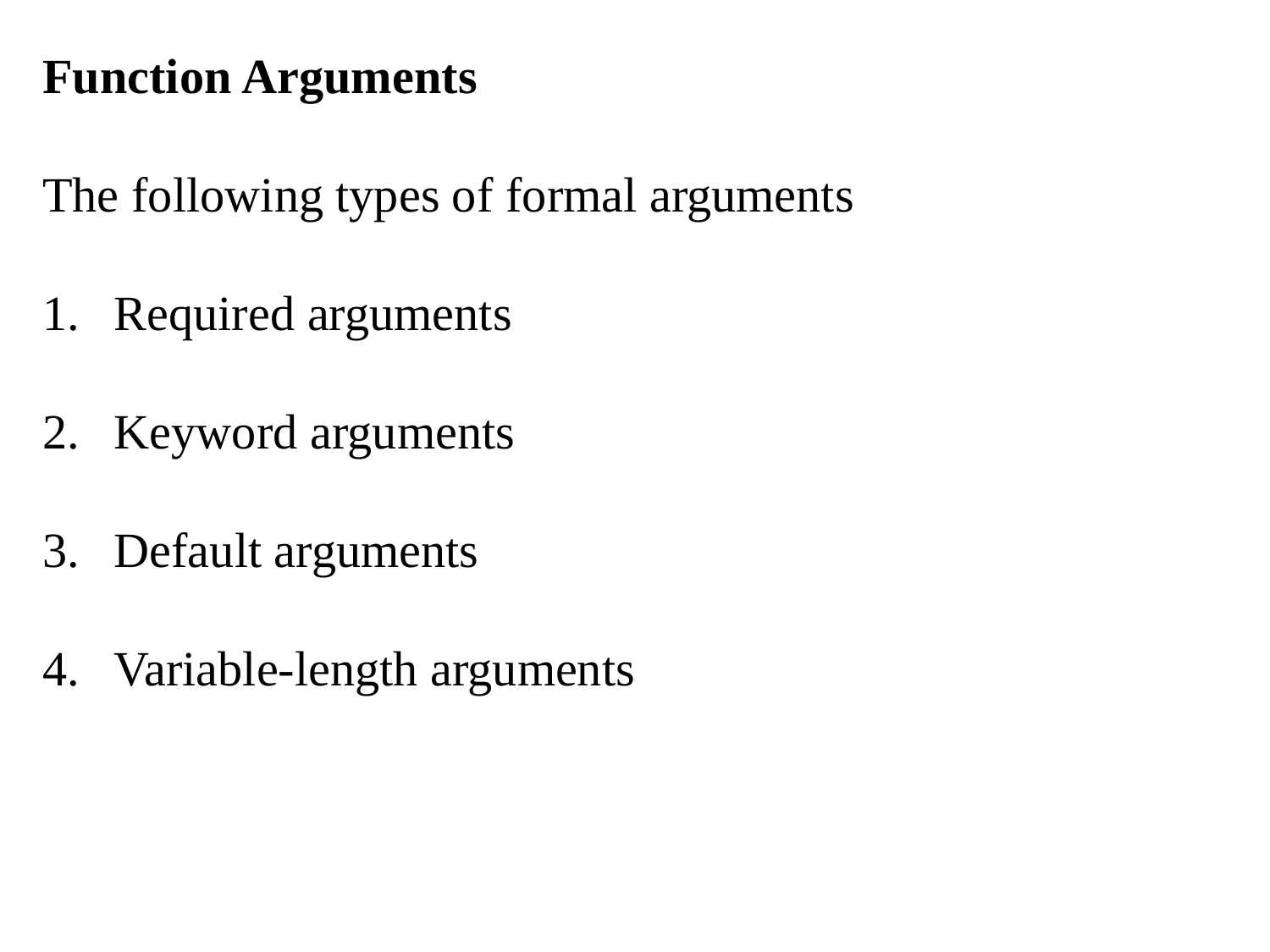### **The Anonymous Functions**

**not declared** in the standard manner by **using the def keyword**.

the **lambda** keyword to **create small anonymous functions.**

•can **take any number of arguments** but **return just one value** in the form of an expression.

•**cannot be a direct call** to print because lambda requires an expression.

•have their **own local namespace**

•appears as a one-line version of a function, they are not equivalent to inline statements in  $C$  or  $C++$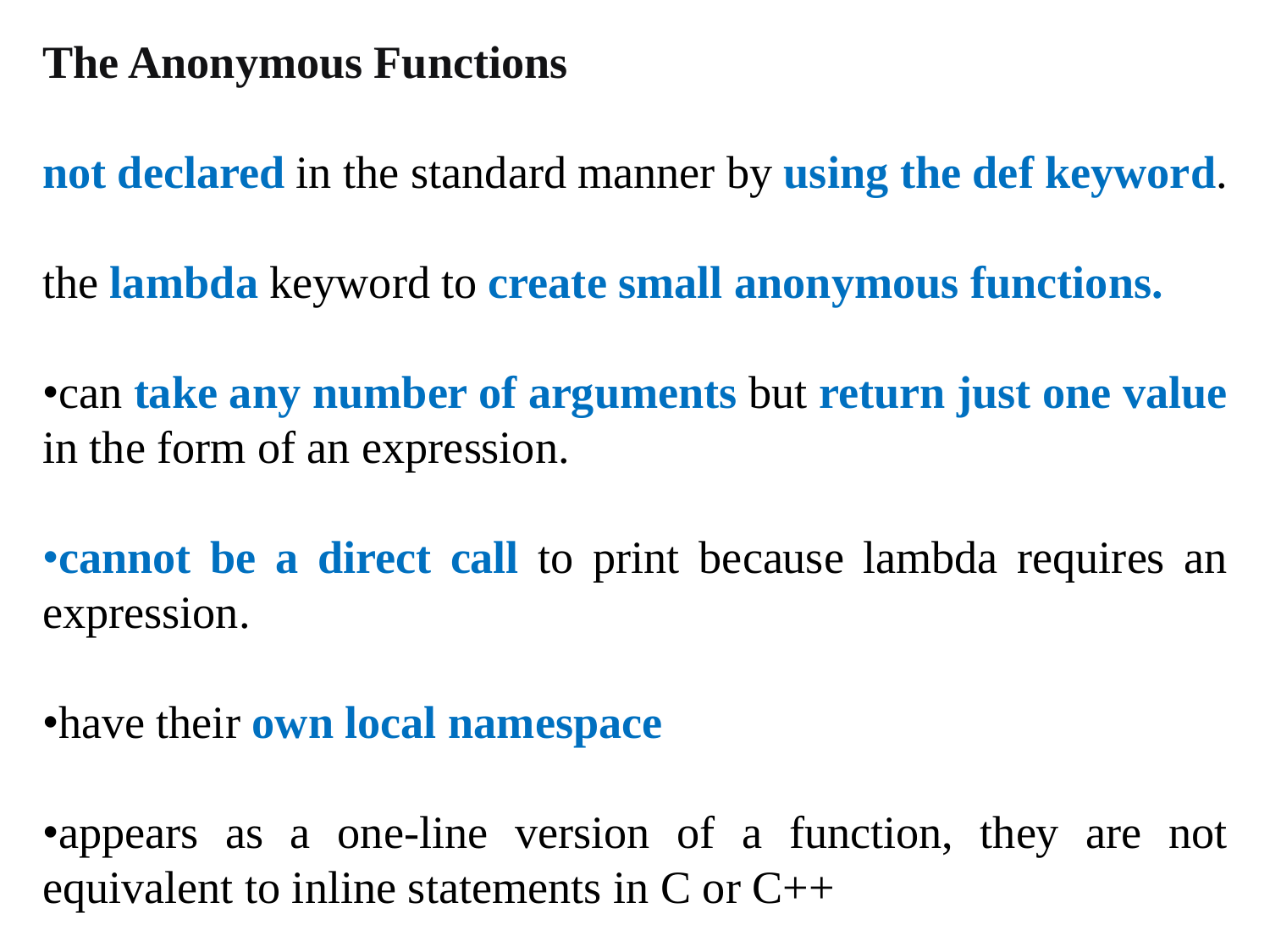Syntax lambda [arg1 [,arg2,.....argn]]:expression

Example # Function definition is here sum = lambda arg1, arg2:  $arg1 + arg2$ 

# Now you can call sum as a function print ("Value of total : ", sum( 10, 20 )) print ("Value of total : ", sum( 20, 20 ))

result − Value of total : 30 Value of total : 40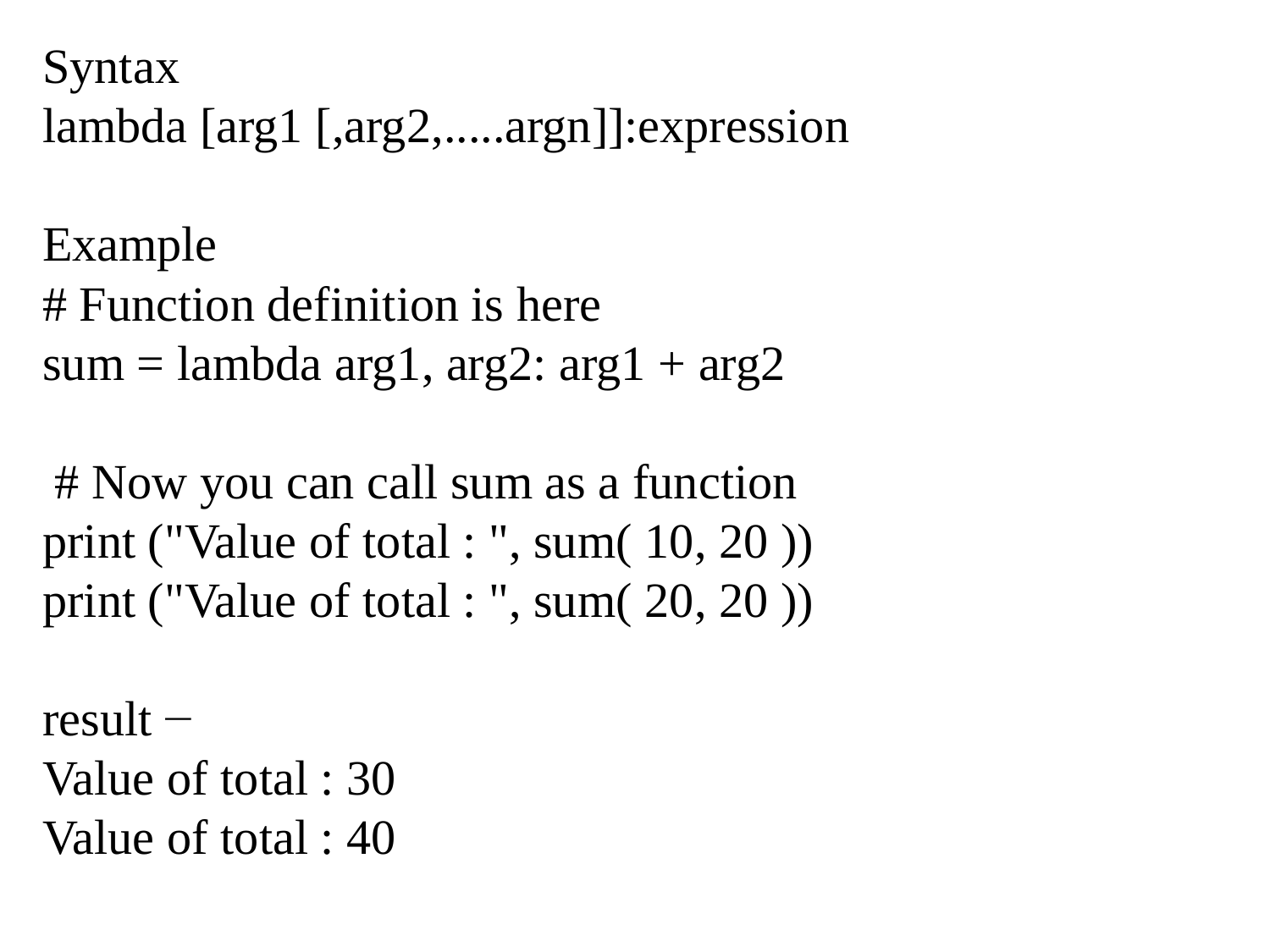## **Function vs. Procedure:**

Functions concludes by **sending back a return value** to the caller.

procedures are treated as special cases of functions which **do not return a value**.

As python interpreter **implicitly return** a default value **None**, So, in Python **procedures are implied as functions**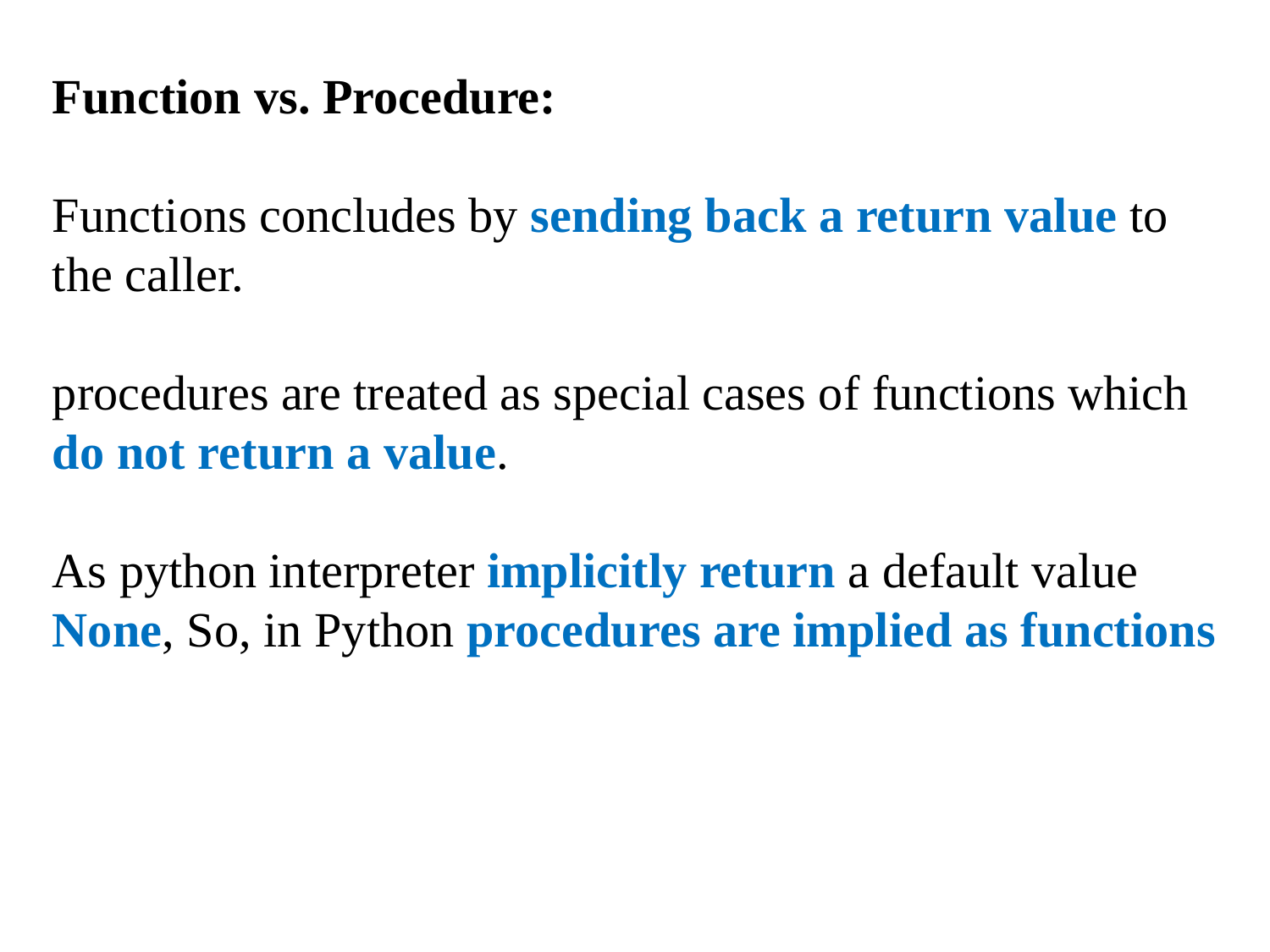### **Scope of Variables**

All variables in a program may **not be accessible at all locations** in that program.

The scope of a variable **determines the portion** of the program where you can access a particular identifier.

There are two basic scopes of variables in Python –

•Global variables •Local variables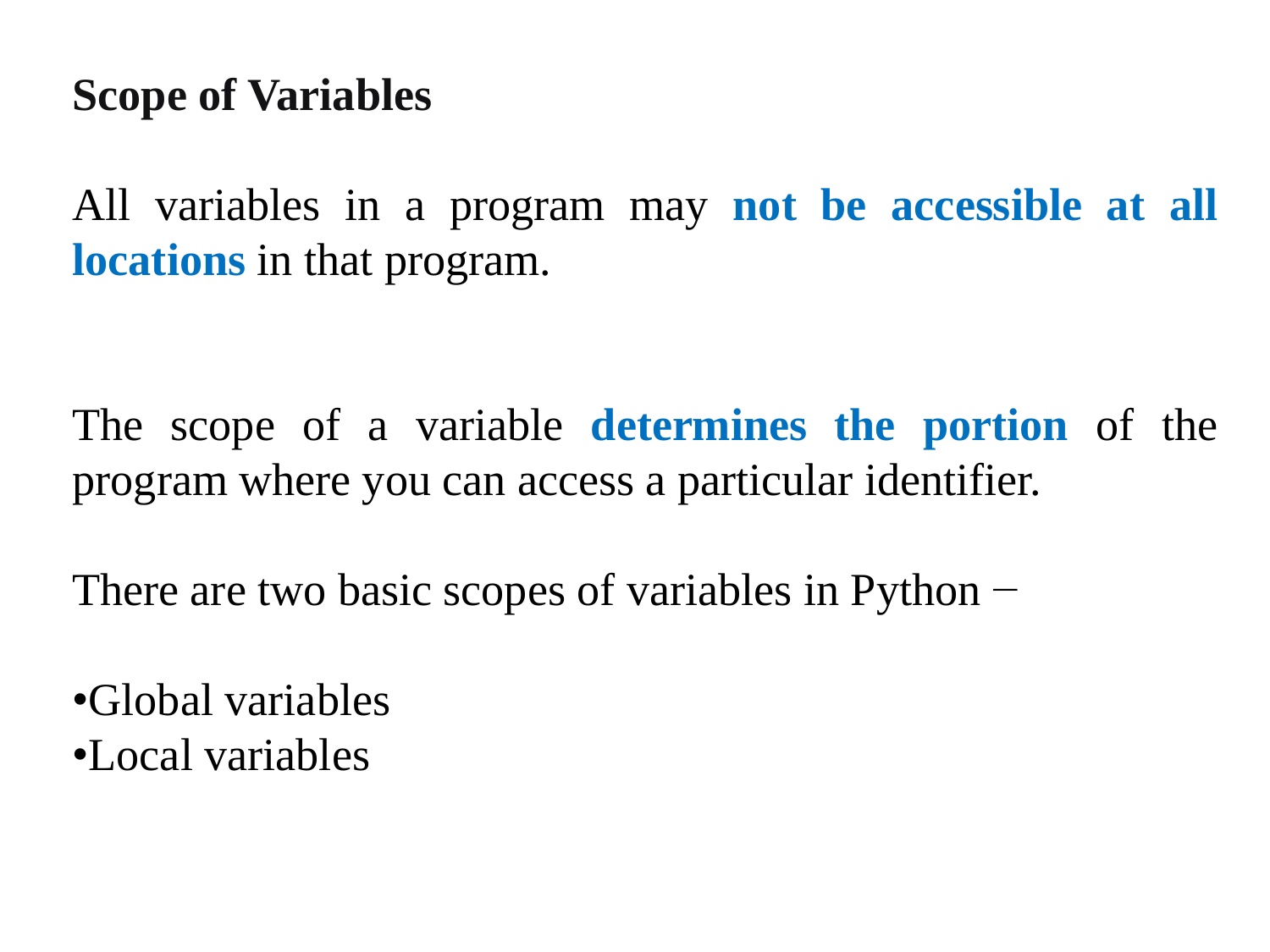### **Module :**

a module is a **file consisting of Python code**.

It can **define functions, classes and variables**.

can also **include runnable code**.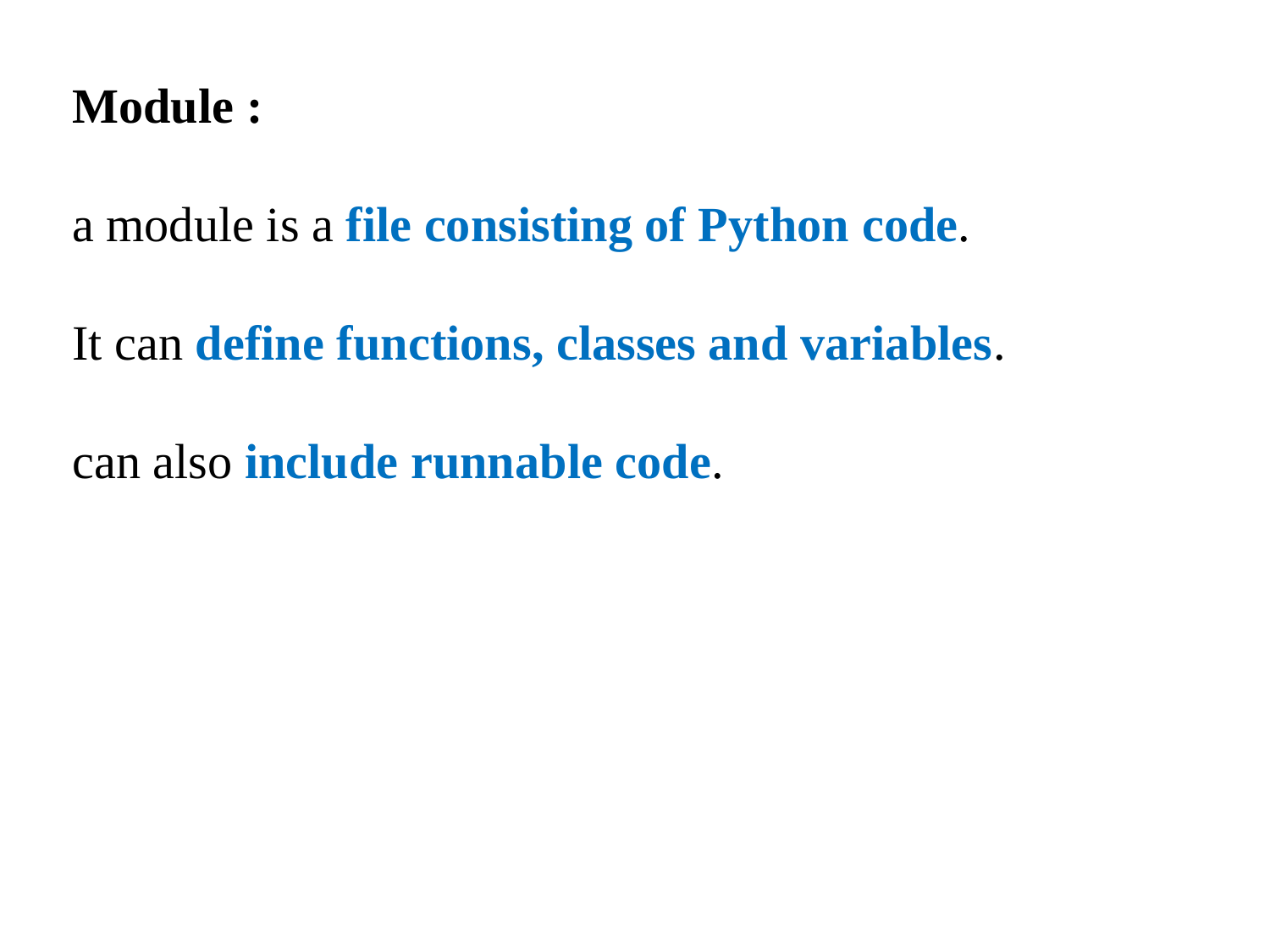## example of a simple module

**sum.py** −

def sumab():

a=int(input("Enter First Number: "))#20 b=int(input("Enter Second Number: "))#10 return a+b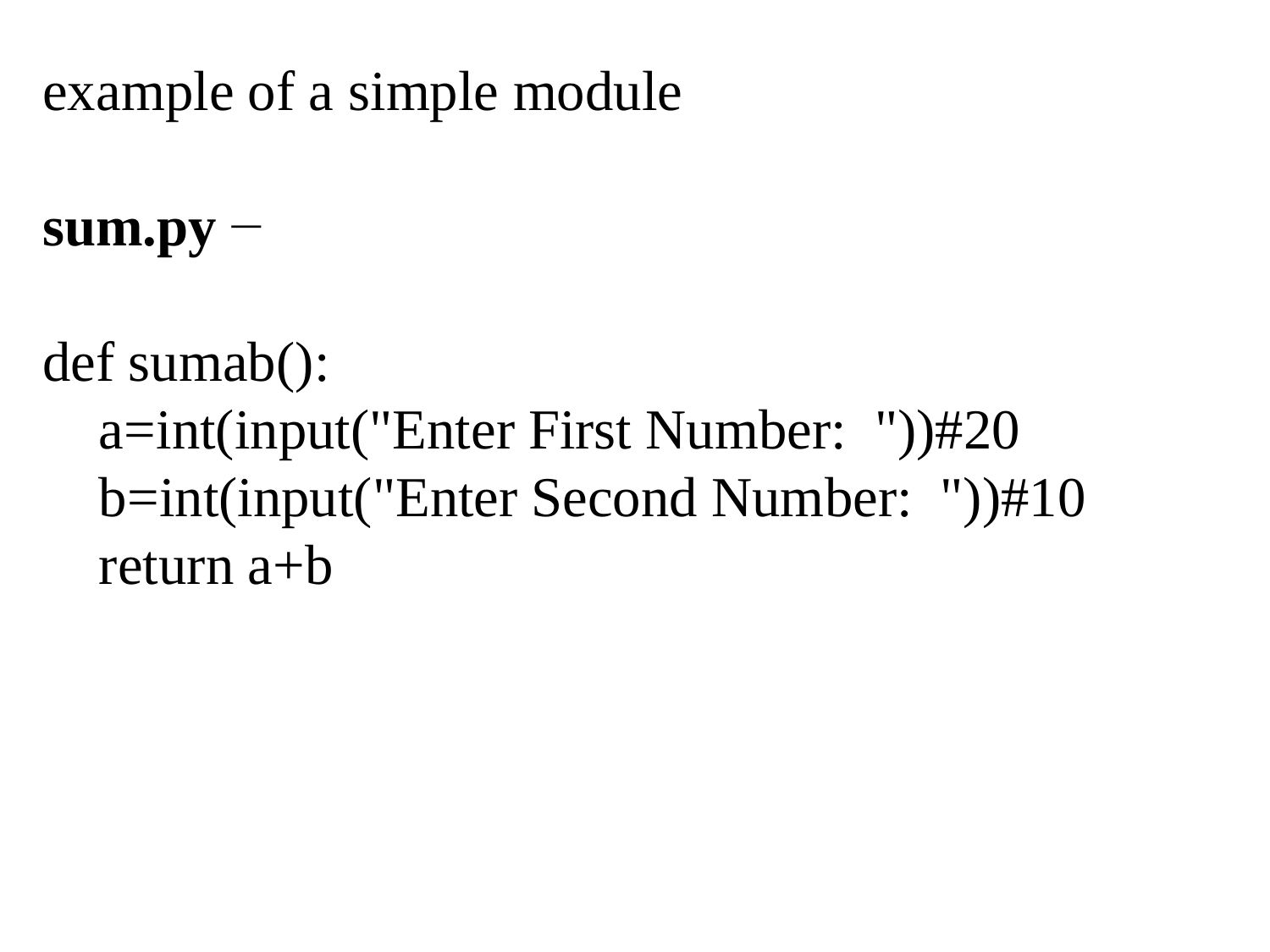# **The import Statement**

The **import** has the following syntax −

# **import module1[, module2[,... moduleN]**

When the interpreter encounters an import statement, it imports the module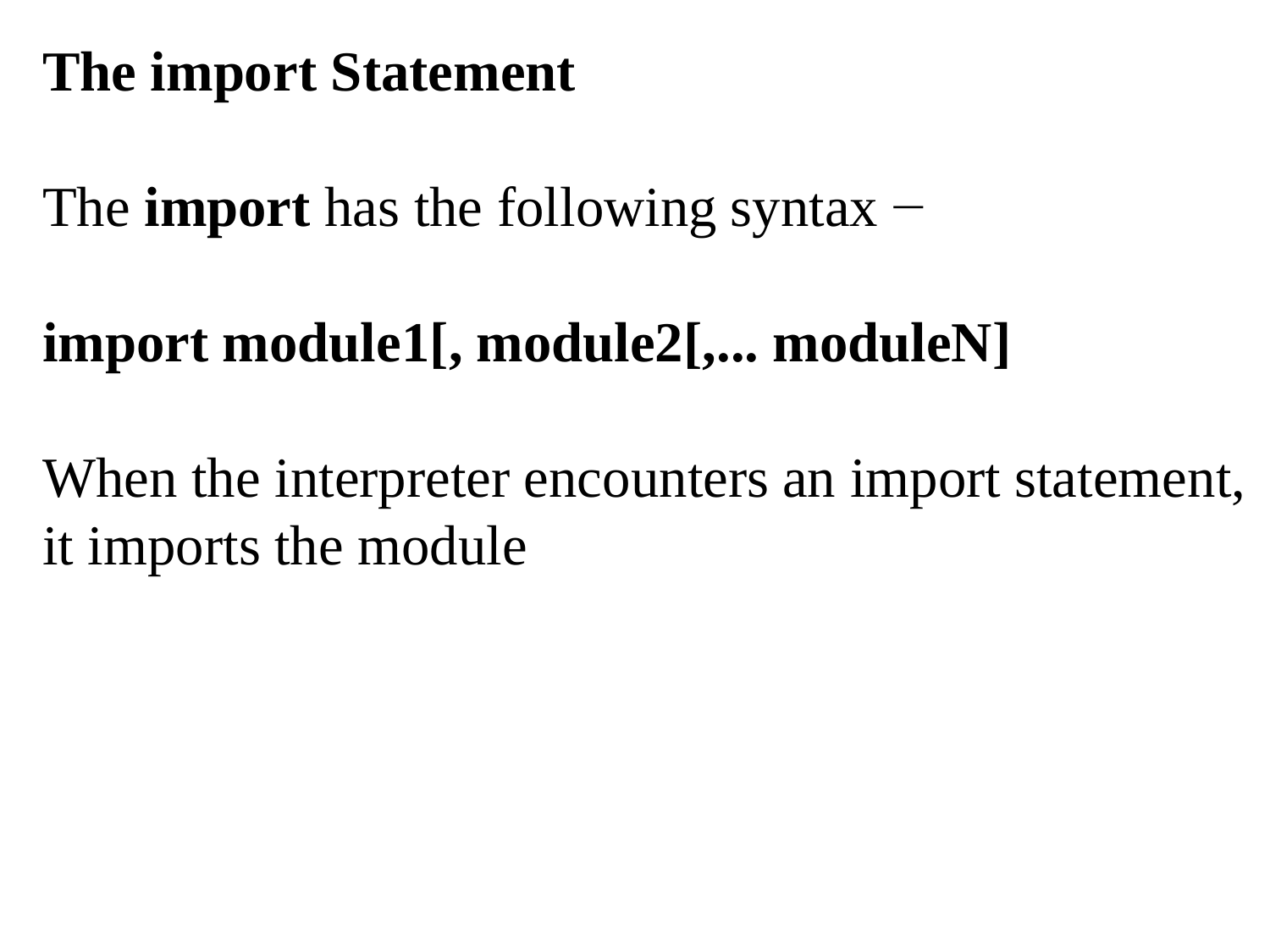## **Built-in Functions**

- 1.  $\equiv$  \_import\_ $\equiv$  ()
- 2. dir()
- 3. globals() and locals()
- 4. reload()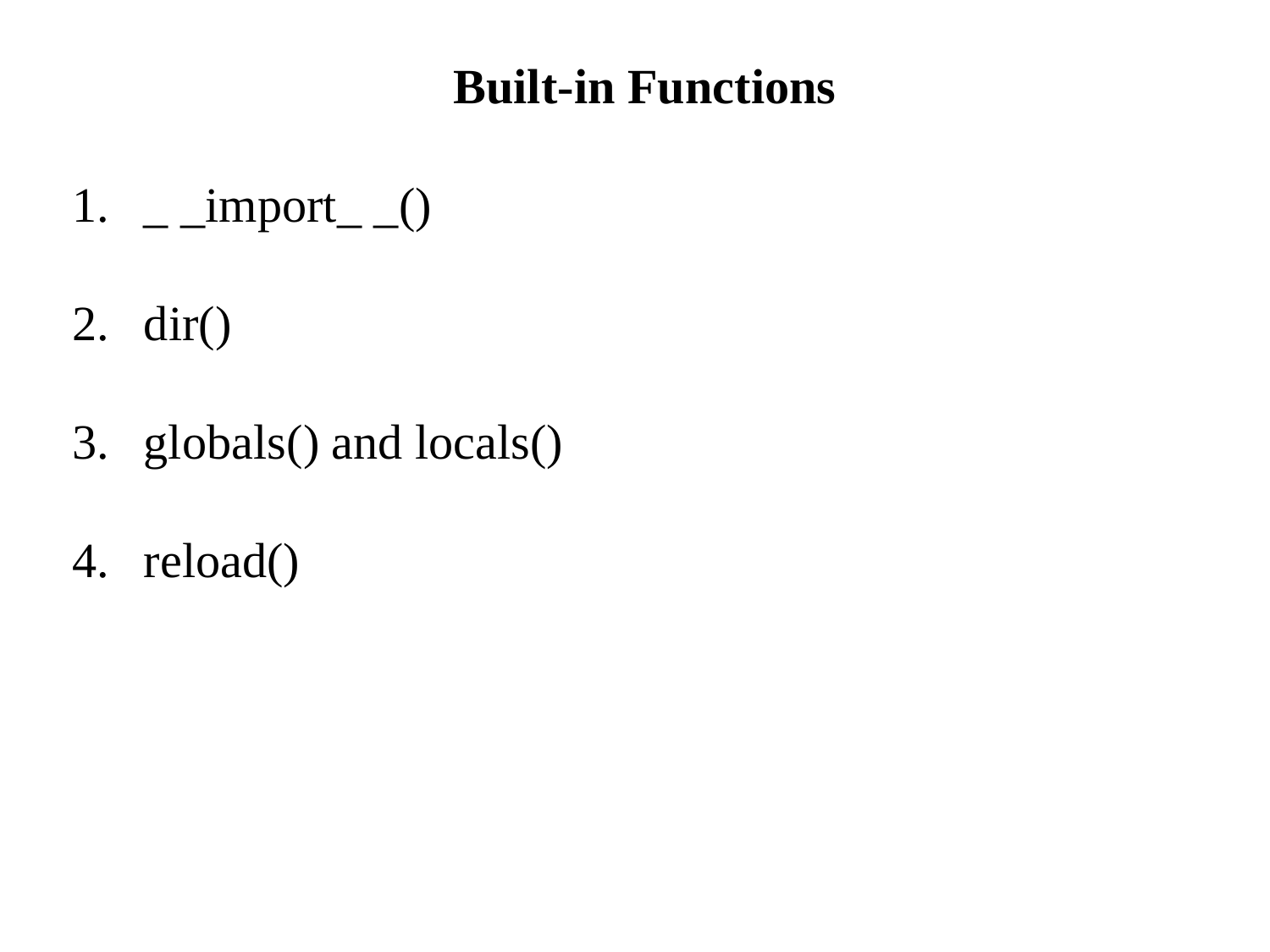## **Overview of OOP Terminology**

**Class** − A user-defined prototype for an object that **defines a set of attributes** called **data members** (class variables and instance variables) and methods, accessed via dot notation.

**Class variable** − Defined within a class

**Instance variable** − A variable that is **defined inside a method** and **belongs only to the current instance** of a class

**Data member** − A **class variable or instance variable** that holds data associated with a class and its objects.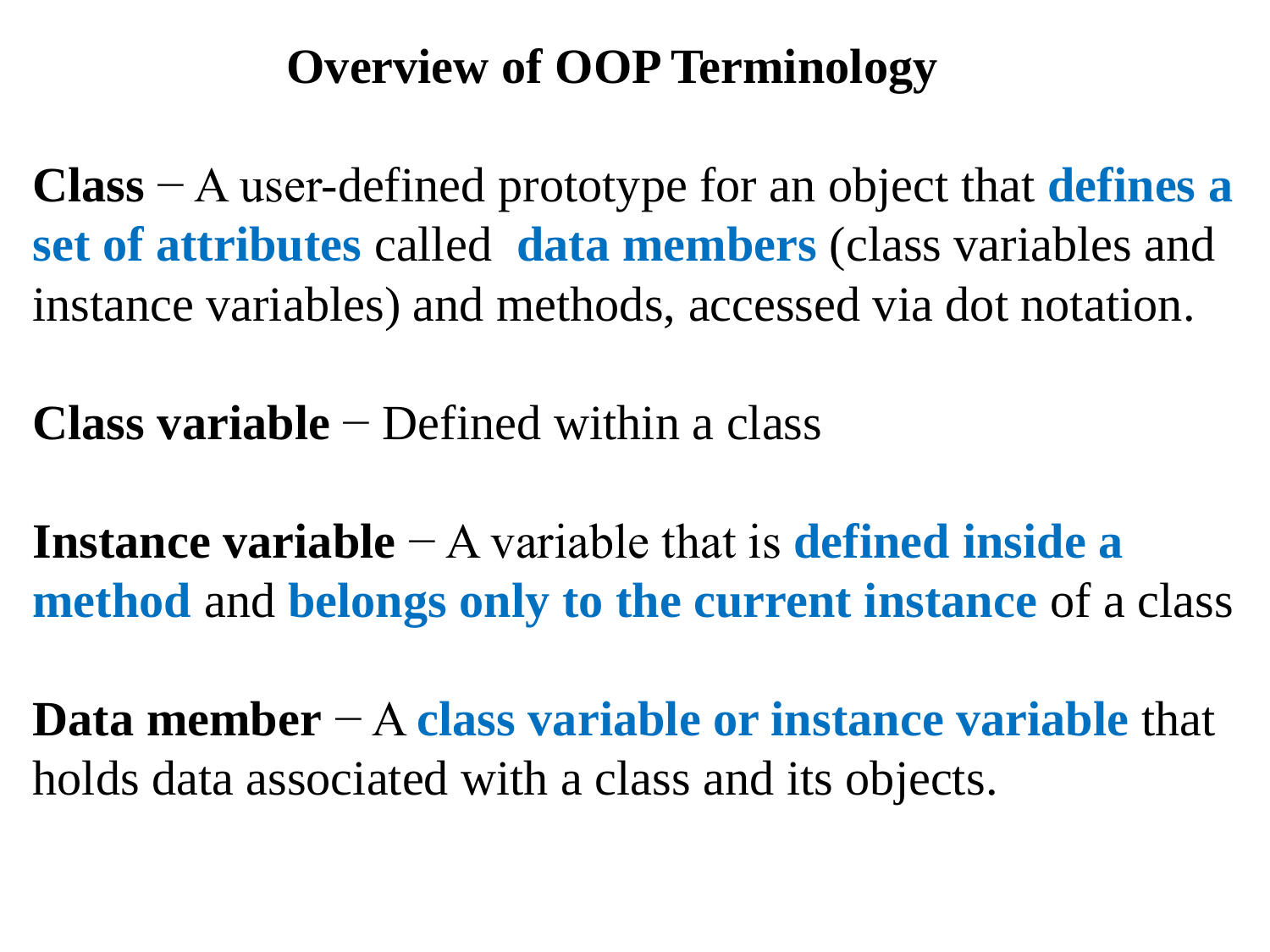**Function overloading** − The assignment of **more than one behaviour** to a particular function. The operation performed **varies by the types of arguments** involved.

**Inheritance** − The **transfer of the characteristics of a class to other classes** that are derived from it.

**Instance** − An **individual object of a certain class**.

**Instantiation** − The **creation of an instance** of a class.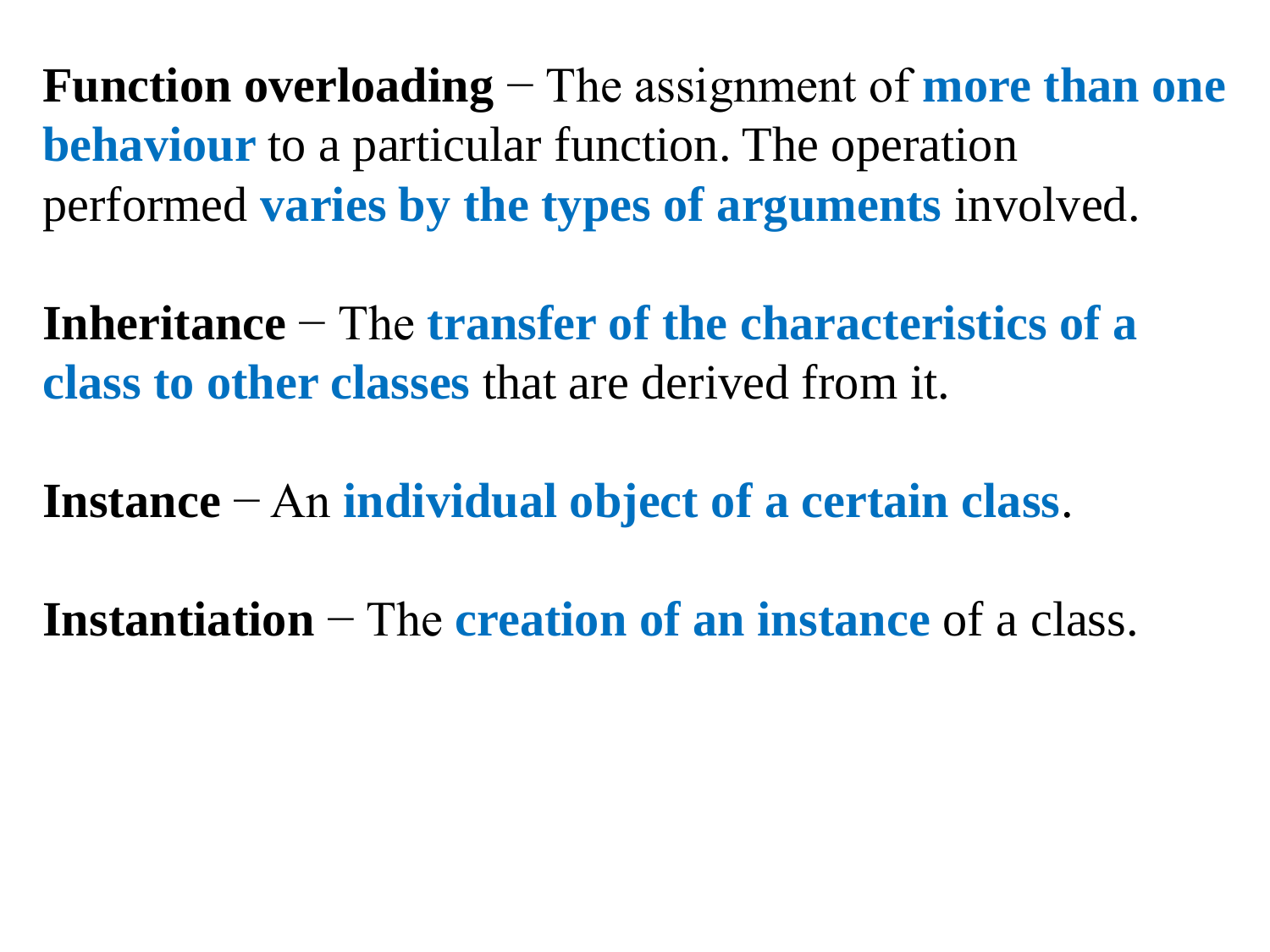**Method** − A special kind of function that is **defined in a class definition.**

**Operator overloading** − Using same operator in **different ways**

Like + for addition and concatenation \* for multiplication and repetition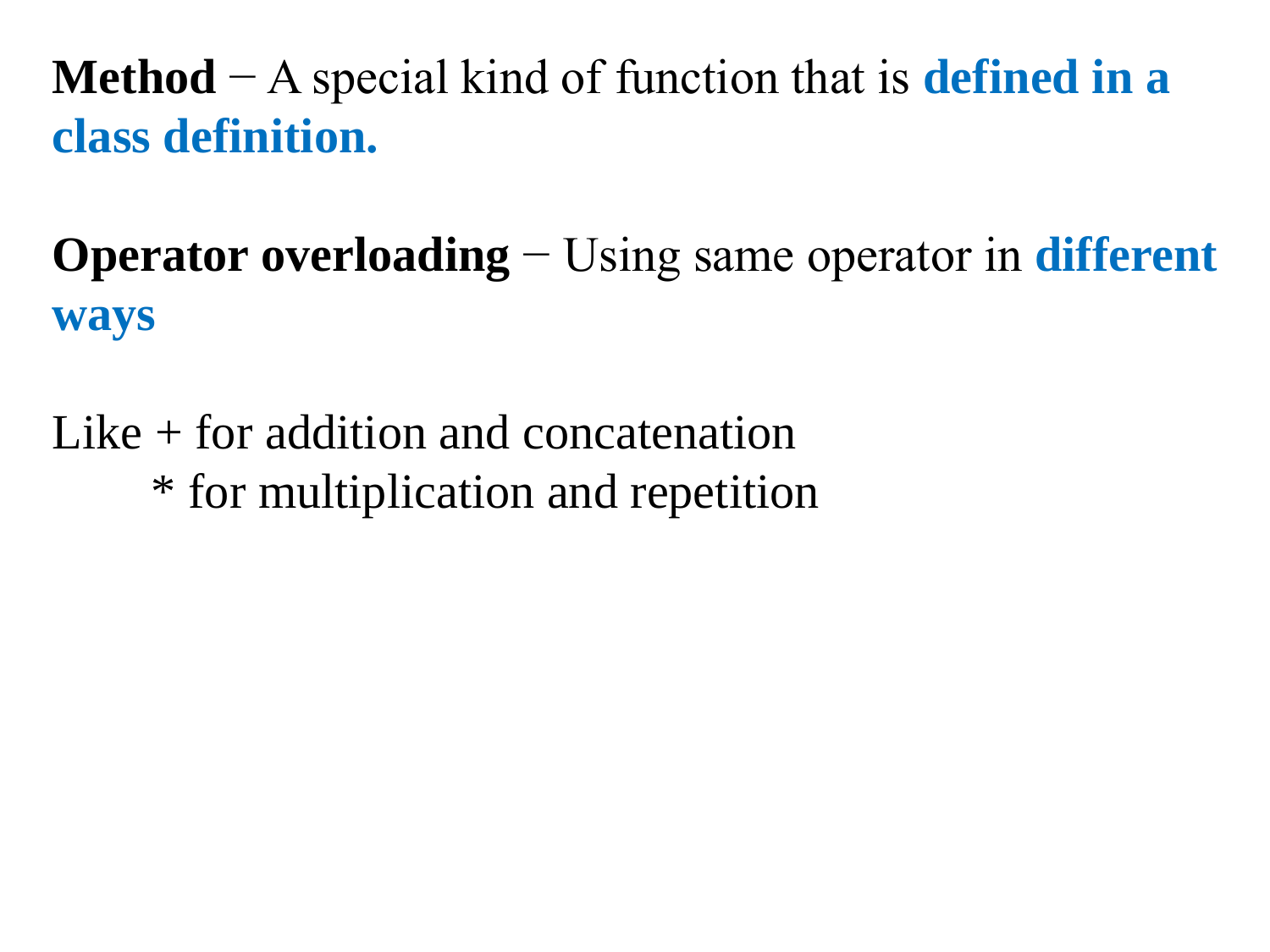### **Creating Classes**

The name of the class immediately follows the **keyword** *class* followed by a colon as follows −

class ClassName: 'Optional class documentation string' class\_suite

•The *class\_suite* consists of all the **component statements defining class members, data attributes and functions.**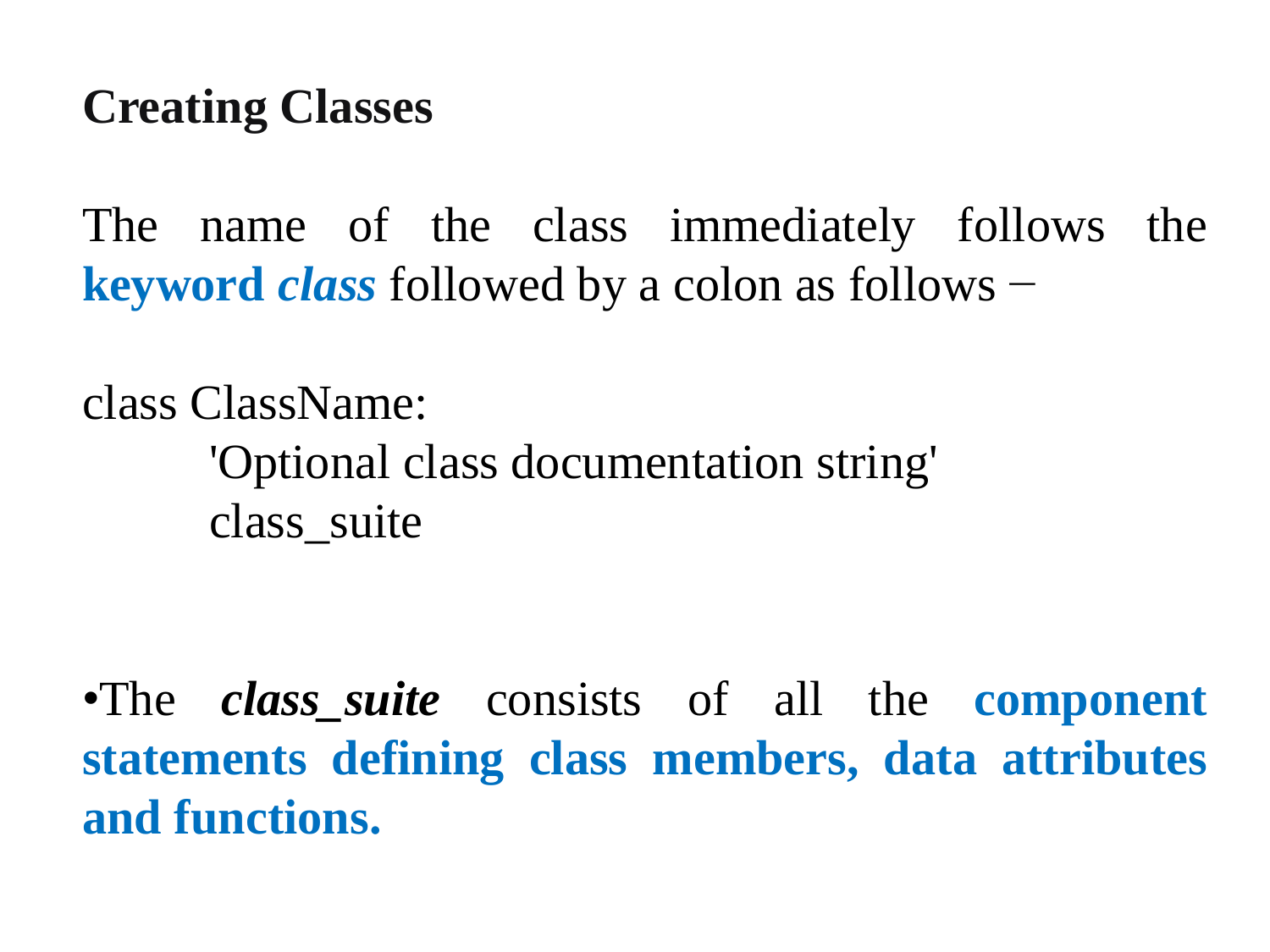### EXCEPTION HANDLING

Difference between Error and Exception

Error---

1) Syntax Error –**errors with the construct** of the software **Cannot be executed or compiled** correctly **Repaired** before execution **Domain Failures**

2) logical error – Caused by **lack of or invalid input** executing in the **current flow is no longer possible Range Failures**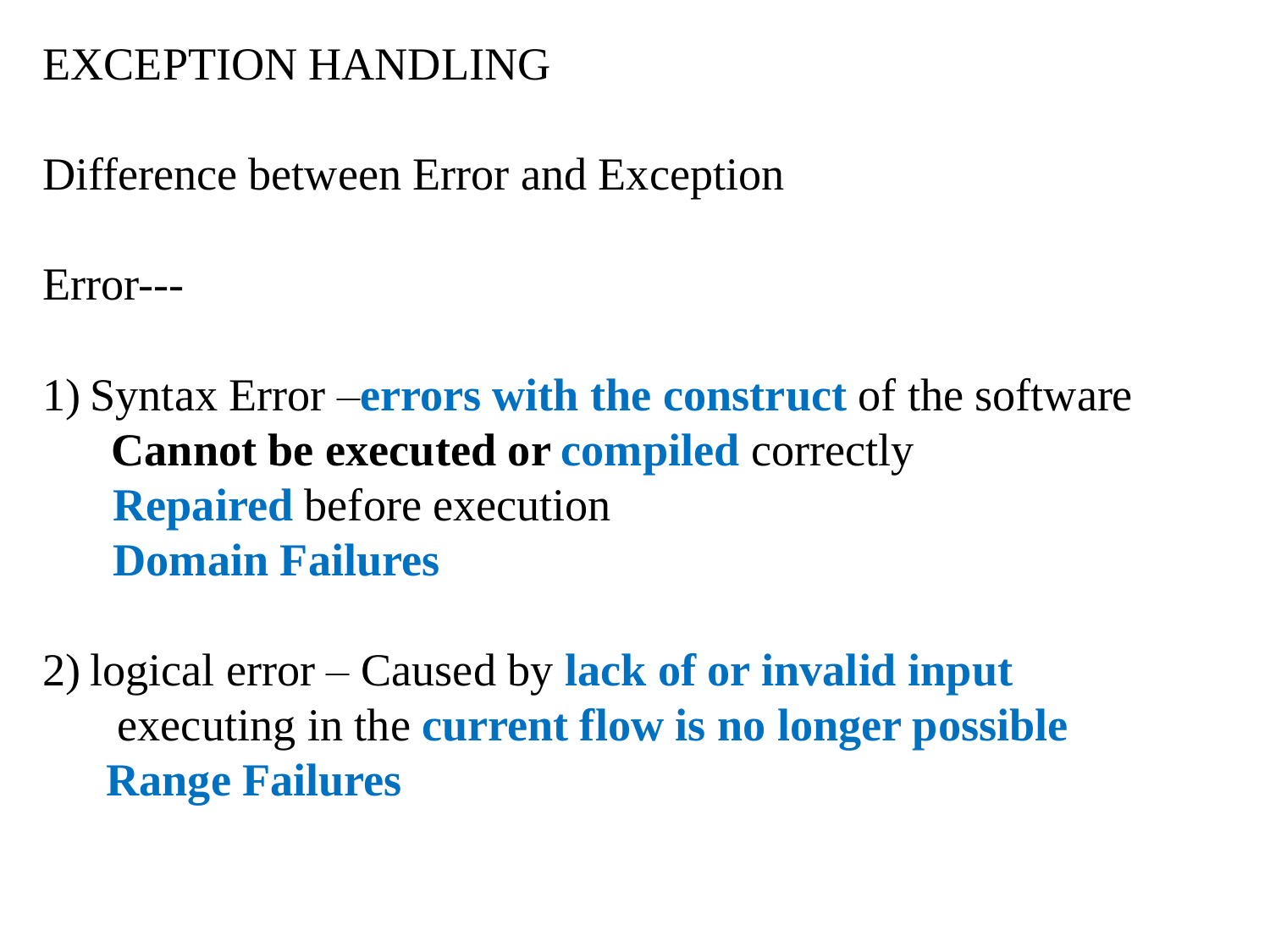Exceptions:

**System errors and hardware interruptions**

Detecting and Handling done by Operating System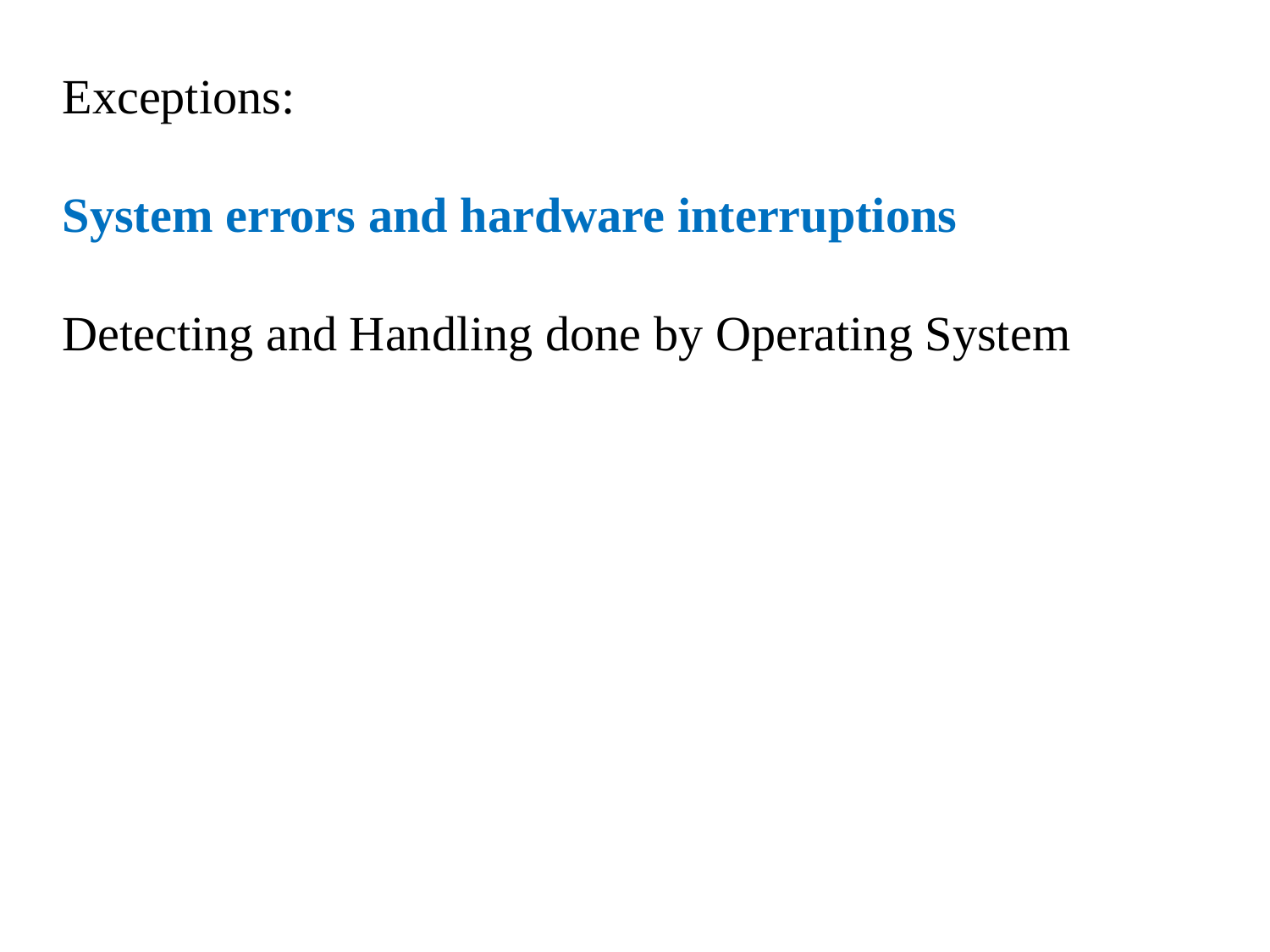Detection and Handling Exceptions:

detected by **incorporating them as part of a try statement**

Any code suite of try statement will be **monitored for exceptions**

Two main forms of try statements:

try-except-- allows to **detect and handle** exceptions try-finally– allows to **detect and process** exceptions

A try statement is either accompanied by **one or more except clauses or exactly one finally clause**

Optional **else** for situations where code needs to run when no exceptions are detected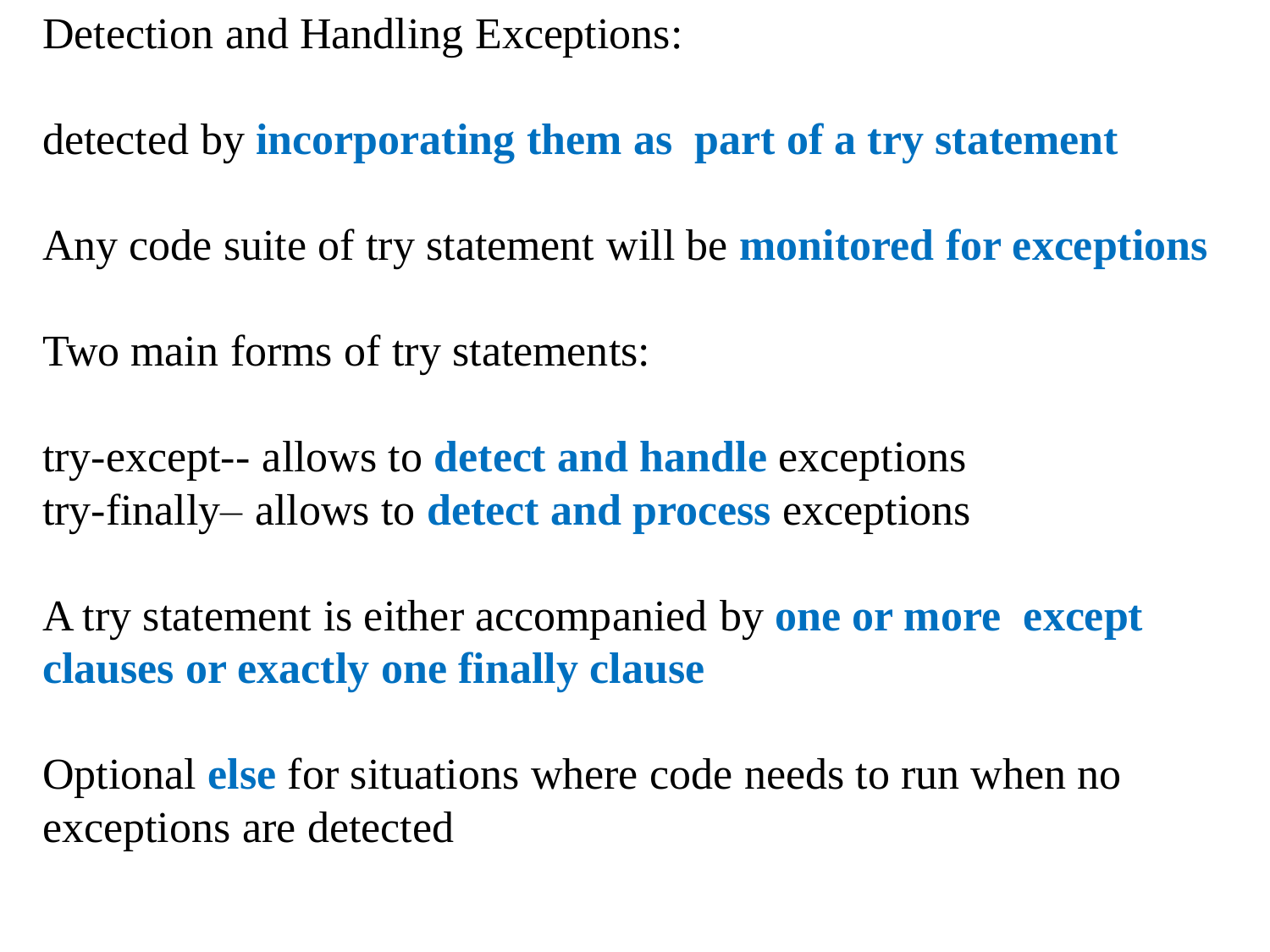1. try-except:

syntax:

try: #watch for exceptions here try\_suite except Exception: #exception-handling code except\_suite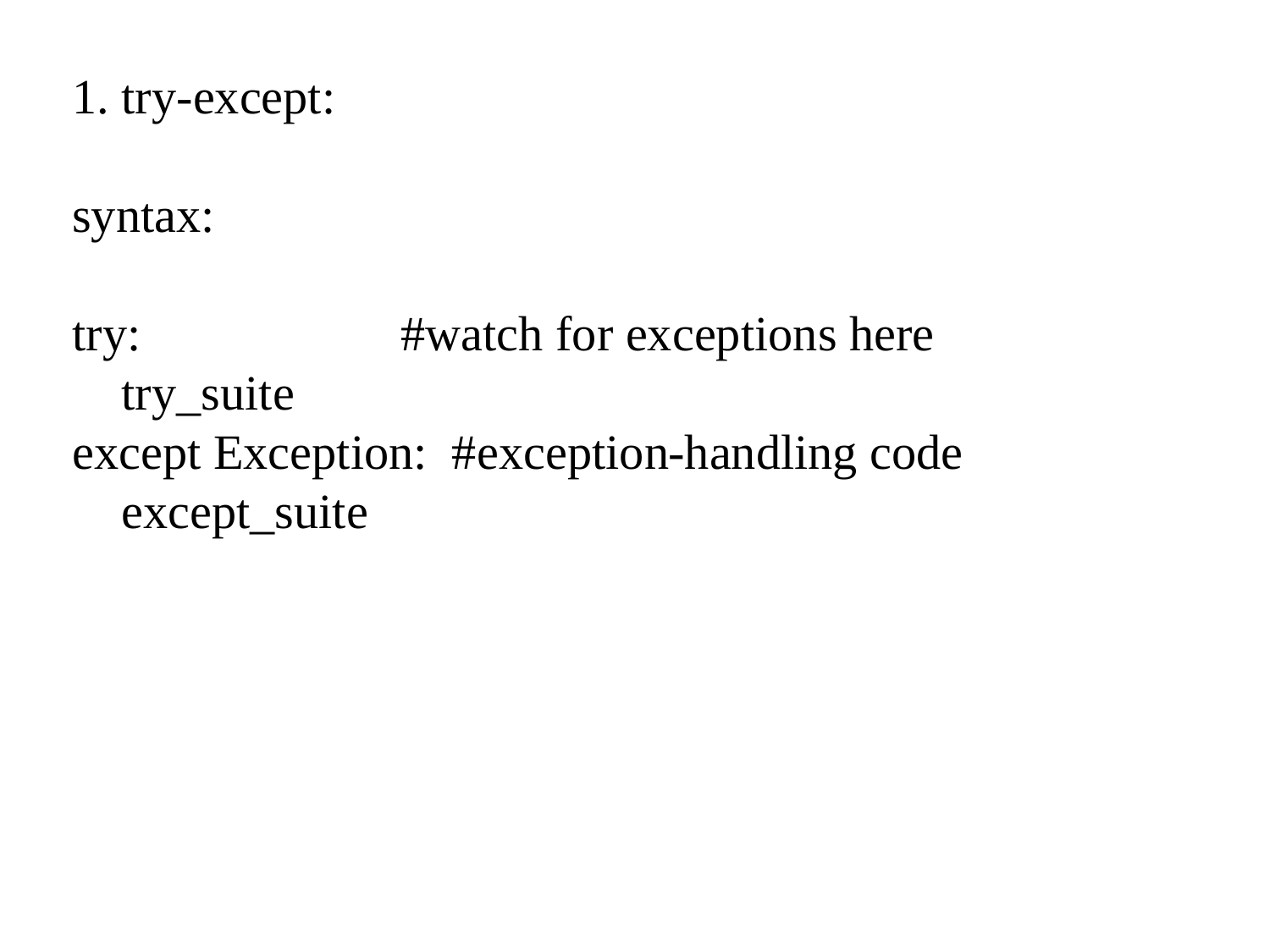2. try statement with multiple excepts:

To **handle different types of exceptions** with the same try

Syntax:

try: #watch for exceptions here try\_suite except Exception1: #exception-handling code except\_suite\_for\_Exception1 except Exception2: #exception-handling code except\_suite\_for\_Exception2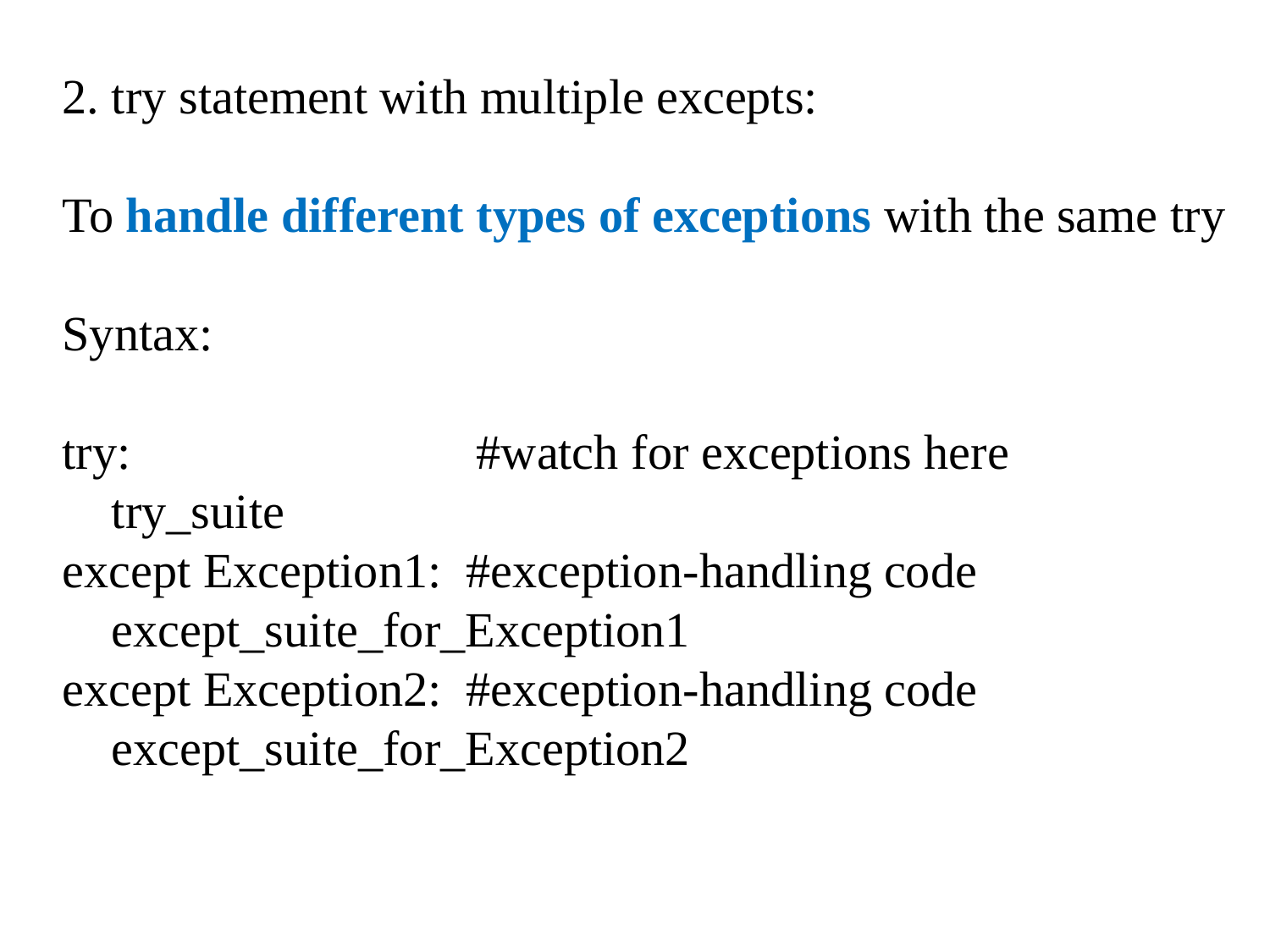Assertions:

An assertion is a sanity-check that you can **turn on or turn off when you are testing the program.**

diagnostic predicates **must evaluate to Boolean True**, otherwise an exception is raised to indicate that the expression is False

an assertion **is like a raise-if** statement

**works similar to Macros in C**

assert expression[,args]